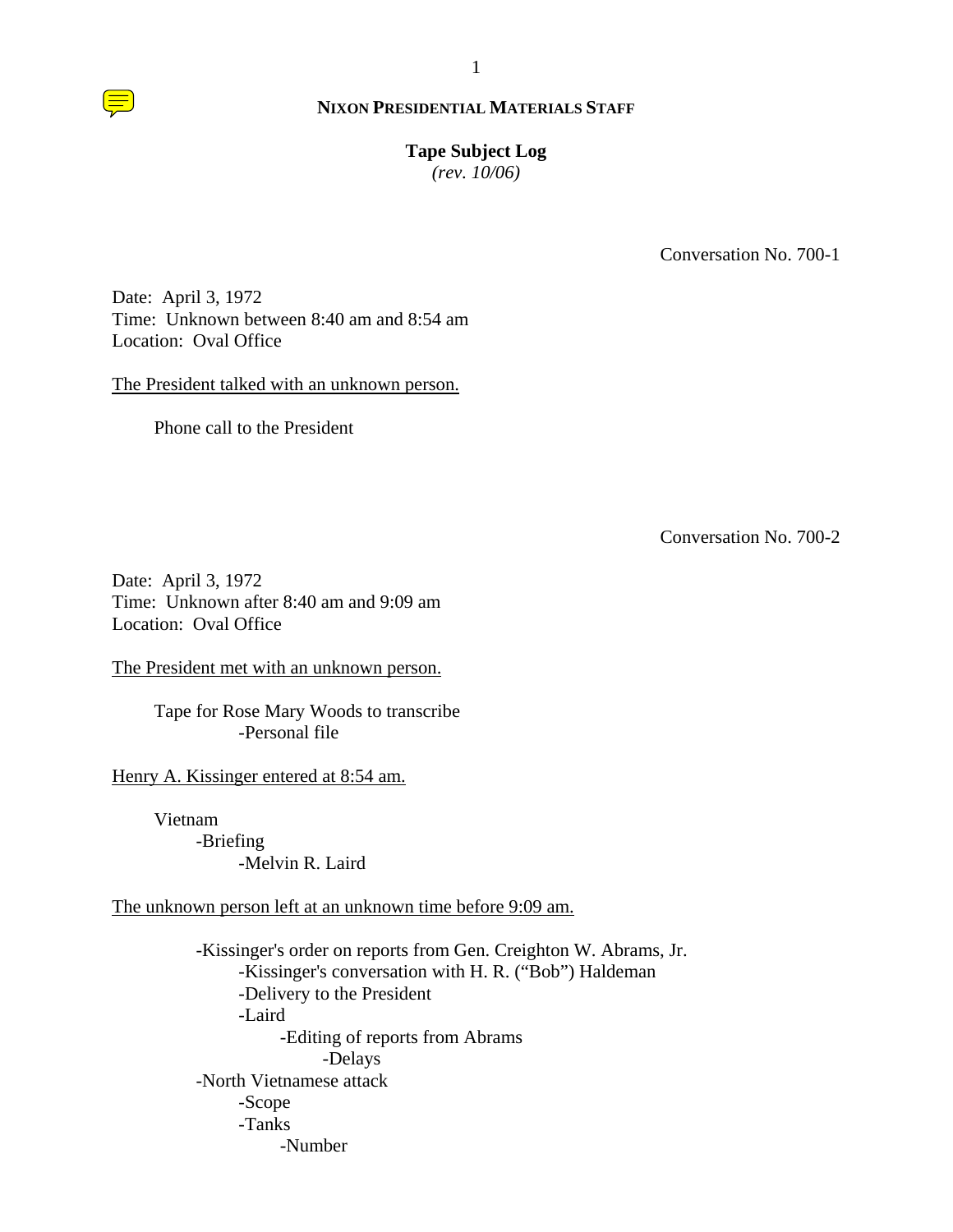#### **Tape Subject Log**

*(rev. 10/06)*

Conv. No. 700-3 (cont.)

 -Donh Ga -Abrams's assessment -Press reports -Compared with Laos coverage -Soldiers' opposition to war -Army of the Republic of Vietnam [ARVN] -Military Assistance Command, Vietnam [MACV] -Bombing -Laird -The President's recent trip to the People's Republic of China [PRC] -Reports on possible attack -Kissinger's conversation with Alexander M. Haig, Jr. -Haig's call to Gen. Robert E. Pursley -Attacks over Demilitarized zone [DMZ] -David Kraslow -Call to Kissinger -Adm. Thomas H. Moorer -Laird -Withdrawals -US response -Bombing attacks -Laird -Promise to Abrams -Abrams -Pursley -Attitude toward war -Clark M. Clifford -Robert S. McNamara -Abrams -Call from Kissinger -Report to the President -Possible leaks -US military operations -Kissinger' schedule -Washington Special Actions Group [WSAG] -The President's possible meeting with Moorer and [David] Kenneth Rush -Laird -Problems -Attacks on North Vietnam -Air attacks -Kissinger's conversation with John D. Ehrlichman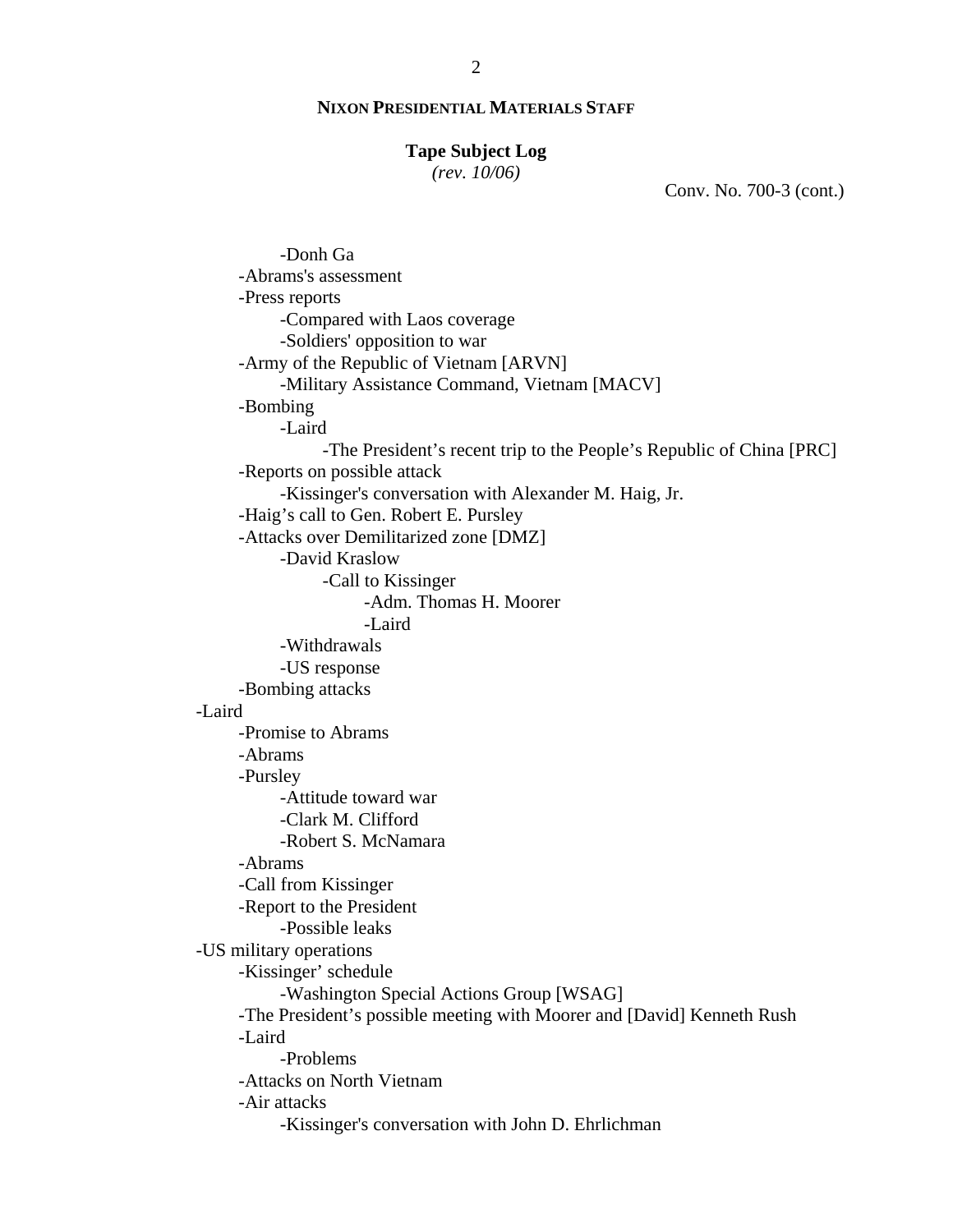#### **Tape Subject Log**

*(rev. 10/06)*

Conv. No. 700-3 (cont.)

 -Weather limitations -Battle of the Bulge -Bad weather attacks -Reluctance to attack North Vietnam -Press reports -Defense Department -Moorer -I Corps -Helicopters -Transportation to combat zone -Restrictions -Rush -North Vietnamese attacks -ARVN losses -DMZ -Provincial cities -Hue and Da Nang -Kontum -Quang Tri -Assessment of gains -Retaliation -Rainy season -Kissinger's meeting with Anatoliy F. Dobrynin -Berlin treaty -Soviets -Importance of summit -PRC -US message -North Vietnamese attacks -US bombing -Intensity -Joint Chiefs of Staff [JCS] -The President's meeting with Moorer -Importance of attacks -Direct orders -Laird -Rush -News summaries -State and Defense Departments -DMZ -Kissinger's meeting with John A. Scali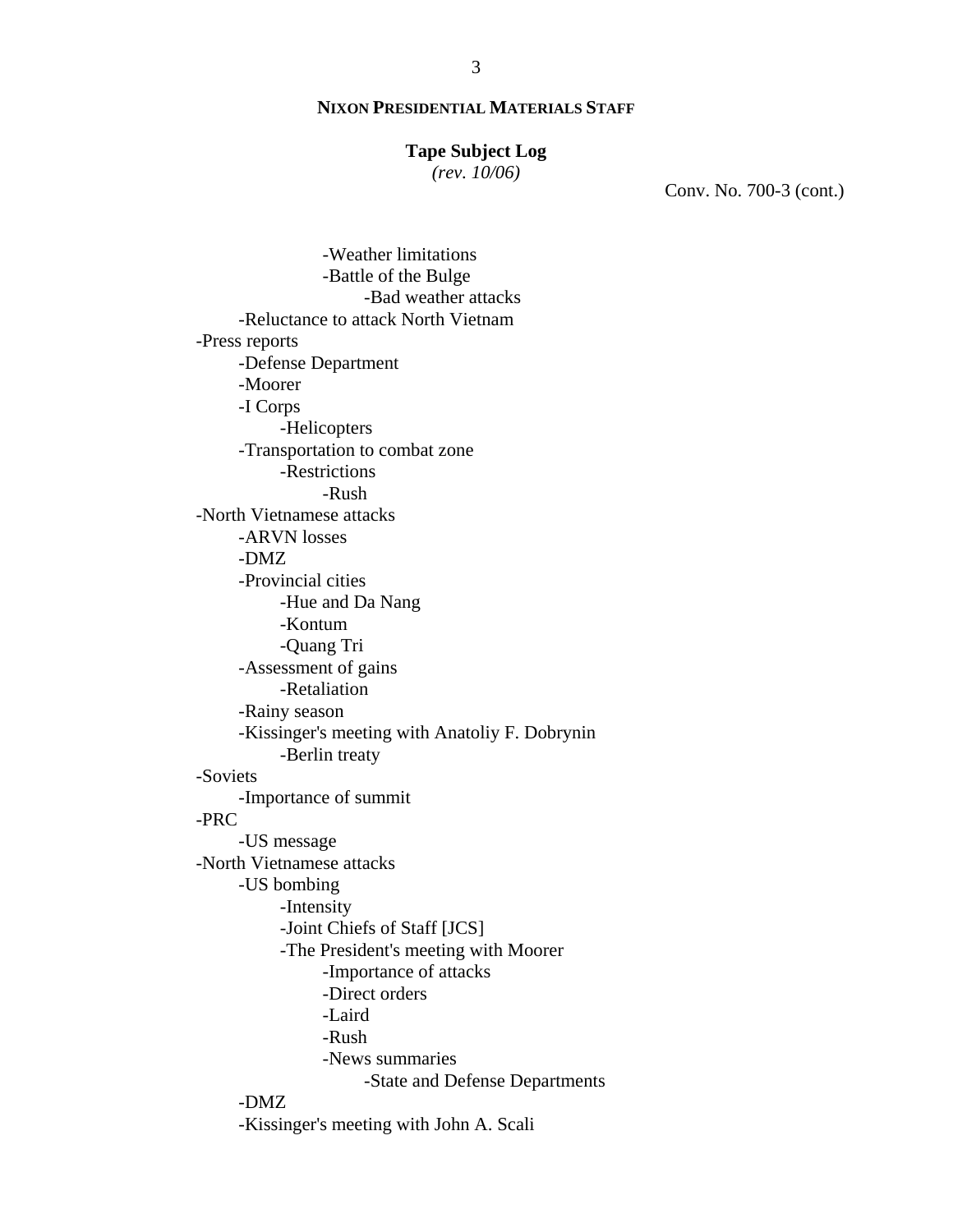#### **Tape Subject Log**

*(rev. 10/06)*

Conv. No. 700-3 (cont.)

 -Ronald L. Ziegler, Robert J. McCloskey and Daniel Z. Henkin -WSAG meeting -Public relations efforts -Geneva 1954 accords and 1968 understanding -Supply depots and anti-aircraft -Public relations efforts -Departments of State and Defense -Ziegler's statement -Gerald L. Warren's comments -Involvement of Americans -Abrams -ARVN -Possible situation -Consequences -Necessity of US response -Japanese, Soviet and PRC cooperation -Air attacks -Delays -Laird -Weather -Preparations -JCS -Immediate action -Briefing -ARVN -Possible situation -Consequences -Soviet Union -PRC -Election -Kissinger's prognostication -May 1, 1972 -Negotiations -The President's trip to Kentucky -101st Airborne -Alternate schedule -North Vietnamese attack -US response -Press reports -US casualties -Hostility to US policy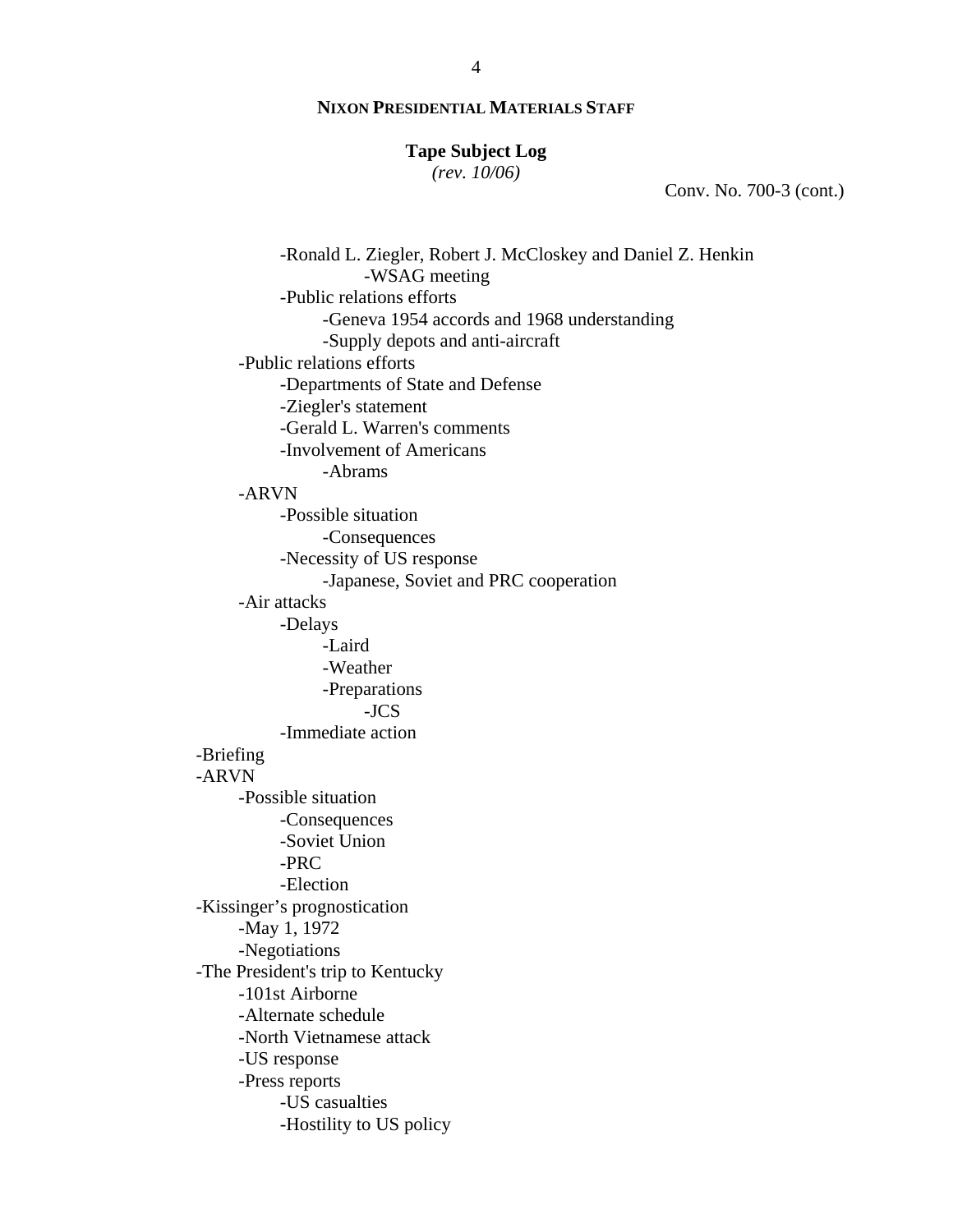#### **Tape Subject Log**

*(rev. 10/06)*

Conv. No. 700-3 (cont.)

 -Vietnamization -Distortions of ARVN strength -Latest reports -Tanks -Briefing -WSAG meeting

Kissinger left at 9:09 am.

Conversation No. 700-3

Date: April 3, 1972 Time: 9:18 am - 9:59 am Location: Oval Office

The President met with H. R. ("Bob") Haldeman.

The President's trip to Philadelphia

 -Plans -Uncertainty -Value -Announcements -Programs -George P. Shultz -John B. Connally -Judgment of value -Plans -Day and time The President's schedule -Problem with unknown activity -Publicity -Announcement -Changes -Invitations -News reports -Cancellation -Vice President Spiro T. Agnew's appearance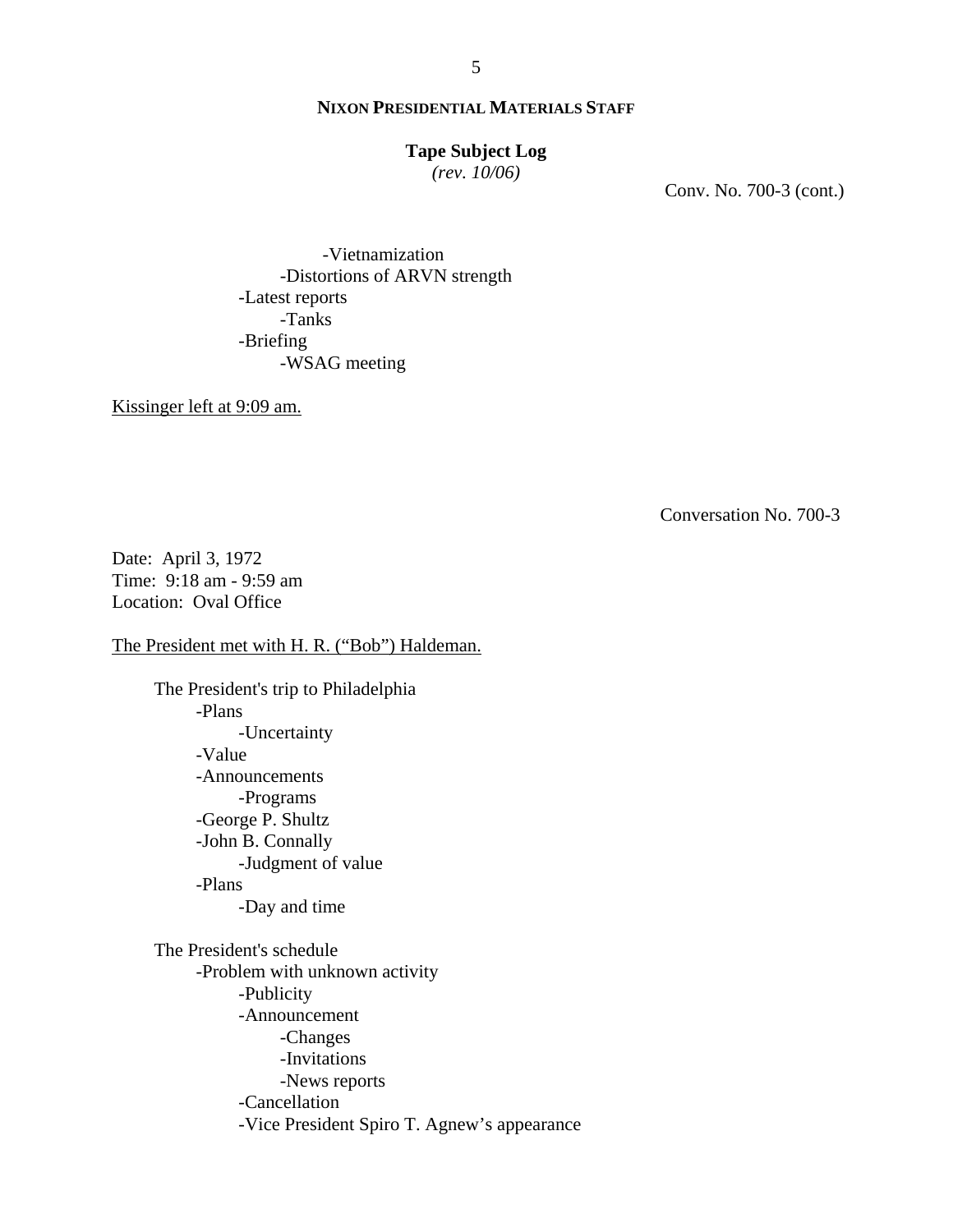#### **Tape Subject Log**

*(rev. 10/06)*

Conv. No. 700-3 (cont.)

-The President's visit to Kentucky -Vietnamization -Timing -Problems -Catholic school event in Philadelphia -Haldeman's conversation with Henry A. Kissinger -A speech

#### Vietnam

-US propaganda efforts -Deficiencies -News summary -Gen. Creighton W. Abrams, Jr. -Predictions of losses -Cities -Army of the Republic of Vietnam [ARVN] -North Vietnamese attacks -Need for US response -Kissinger -Media coverage -Bad news -Significance of loss of cities -Kontum -Laos and Cambodia -North Vietnam -Media departure -The President's trip to Kentucky -Welcome to Airborne Division -Timing -The President's schedule -Adm. Thomas H. Moorer -Propaganda efforts -Prediction of offensive -Timing -Criticism -Ronald L. Ziegler's involvement -The President's credibility -Kissinger -Talk with David Kraslow -Nguyen Van Thieu -Pentagon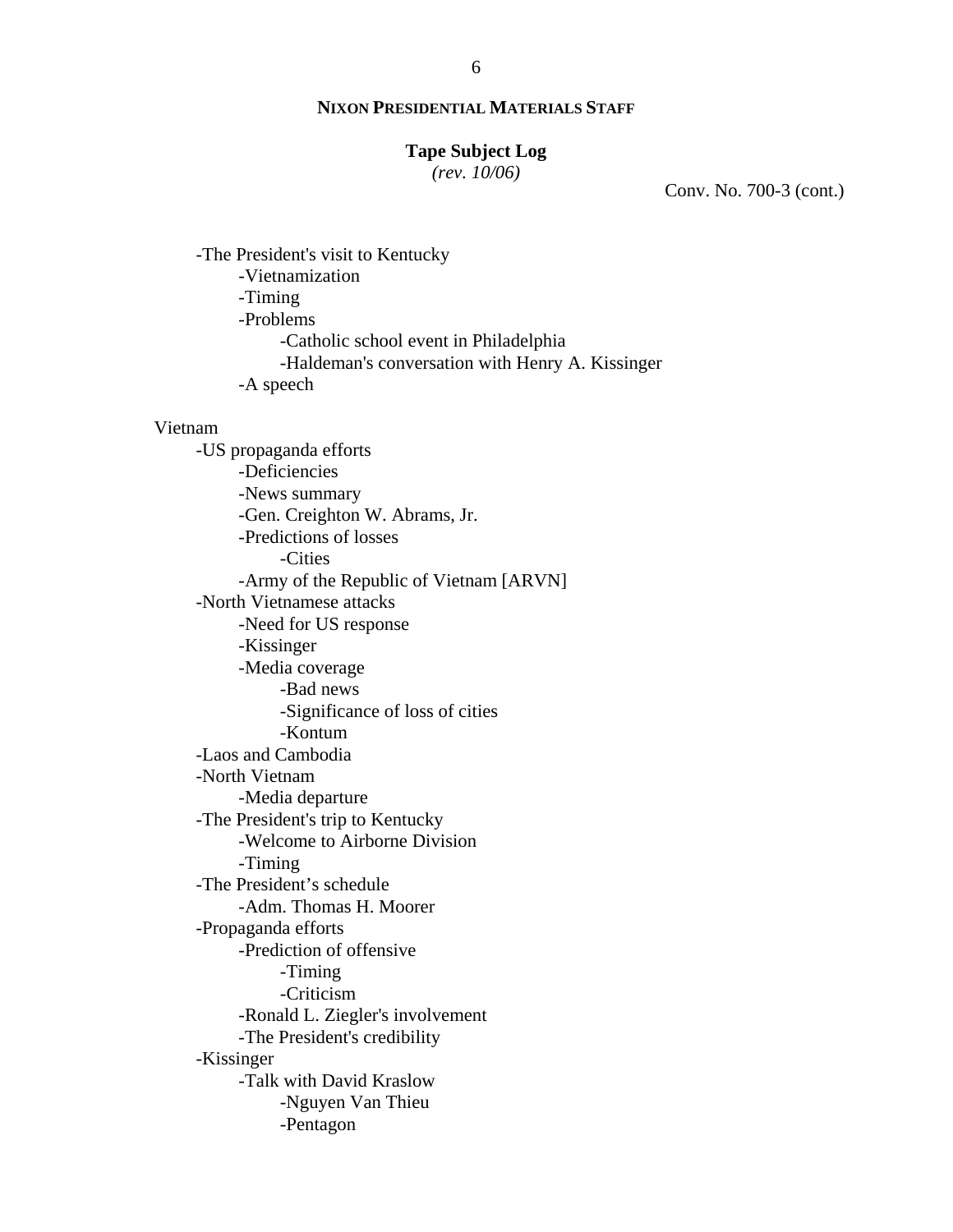### **Tape Subject Log**

*(rev. 10/06)*

Conv. No. 700-3 (cont.)

#### -Comments on offensive

Staff morale

John D. Ehrlichman's schedule -Editorial boards -Telecision events

International Telephone and Telegraph [ITT] case -Public attitudes -Interest -Concern -Hugh S. Sidey -Howard R. Hughes case

#### Economy

-Ehrlichman -Food prices -Connally -Decline -Giant Food Stores -Meat prices -Government pressure -Publicity -Cost of Living Index -Release

The President's schedule -Vietnam -Amount of time -Meeting with Moorer, Melvin R. Laird and [David] Kenneth Rush -Domestic issues -Schools -The President's meeting with John N. Mitchell and Connally

#### Vietnam

-William P. Rogers and Laird -Cambodia and Laos -Aggressiveness -Possible actions -Press conferences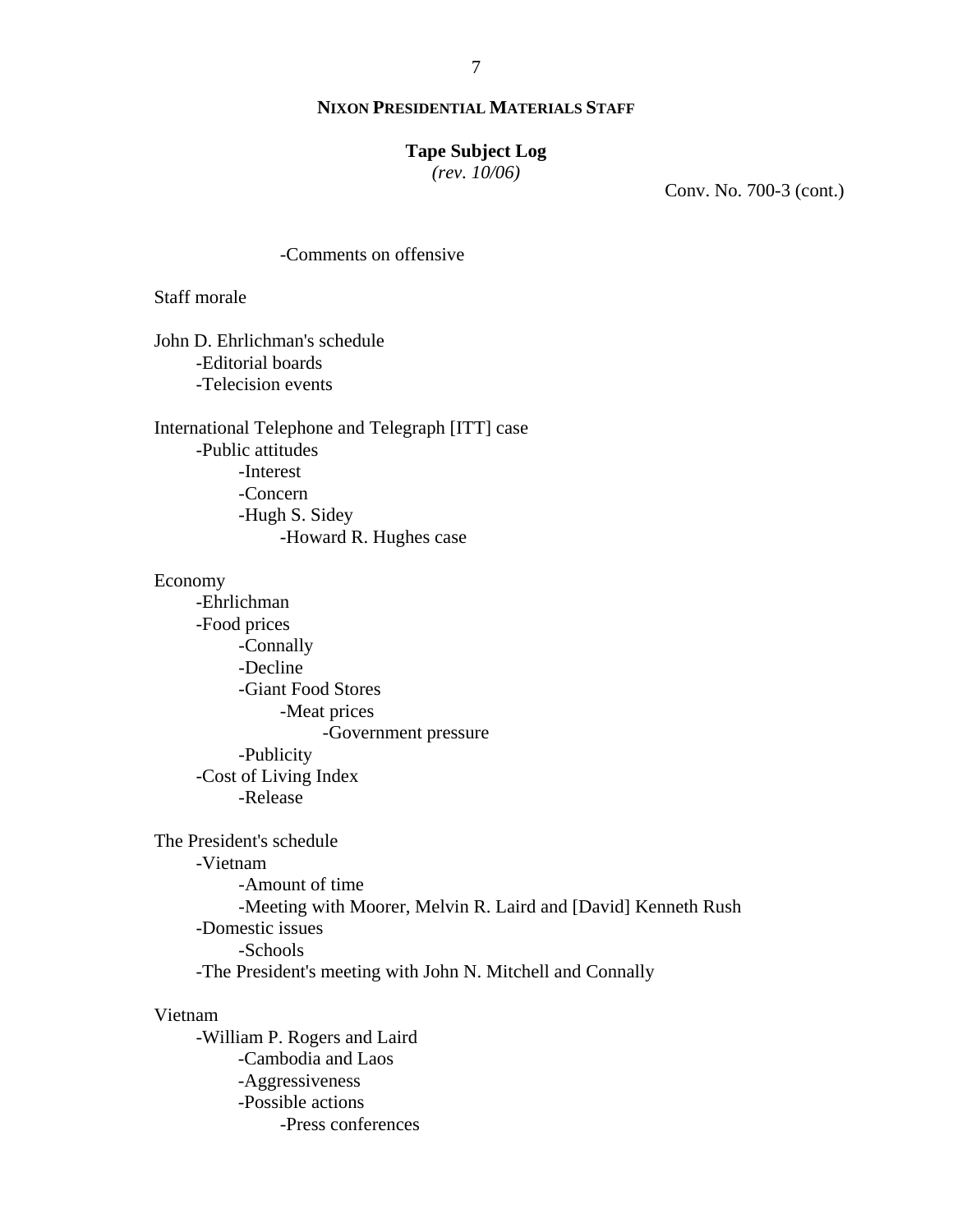#### **Tape Subject Log**

*(rev. 10/06)*

Conv. No. 700-3 (cont.)

 -Military action -Bombing campaign -Bombing -Weather ITT case -George S. McGovern charges -Taxes -Effect on election chances -Publicity -Wisconsin primary -Peter Lisagor's report -Liberal bias -Honesty -Annoyance with Democrats -John F. Osborne on 1970 demonstrators -Publicity -Dita D. Beard -Interview on *60 Minutes* -Testimony -Senate investigation -*Life* photograph White House staff

 -Schedules -Charles W. Colson -Meeting with unknown people

Edward M. Kennedy

#### 1972 election

-Secret Service coverage -Michael J. Mansfield -Kennedy -Connally's interpretation -Kennedy -Status as candidate -Protection

### Agnew

-Attack on Jules Witcover -Book on Agnew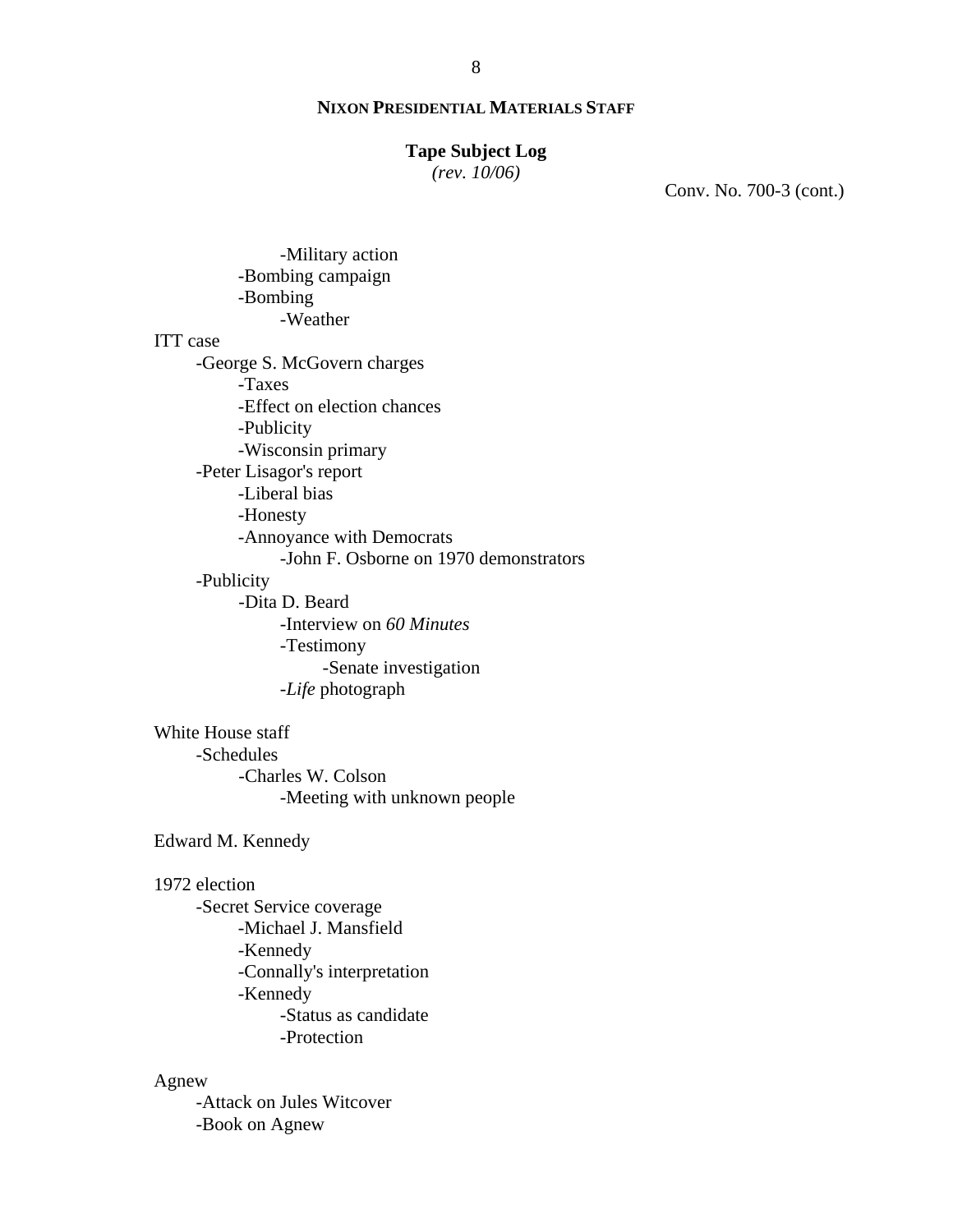### **Tape Subject Log**

*(rev. 10/06)*

Conv. No. 700-3 (cont.)

-Patrick J. Buchanan

The White House operator talked with Haldeman at 9:33 am.

[Conversation no. 700-3A]

[See Conversation no. 22-63]

Haldeman conferred with the President at an unknown time.

Call from Tricia Nixon Cox

Tricia Nixon Cox talked with the President between 9:33 and 9:34 am; one item has been withdrawn from the conversation.

[End of telephone conversation]

Witcover -Criticism of Agnew

# ITT case

-*New York Times* editorial -Conclusion of case -Decline in interest -Editorials -*New York Time* -*Washington Post* -Beard memorandum -Media efforts -Impact on Vietnam offensive -Public interest -Role of newspapers and networks

#### Vietnam

-North Vietnamese offensive -The president's statement -Abrams -Initial successes -Gains by North Vietnam -Cambodia -ARVN losses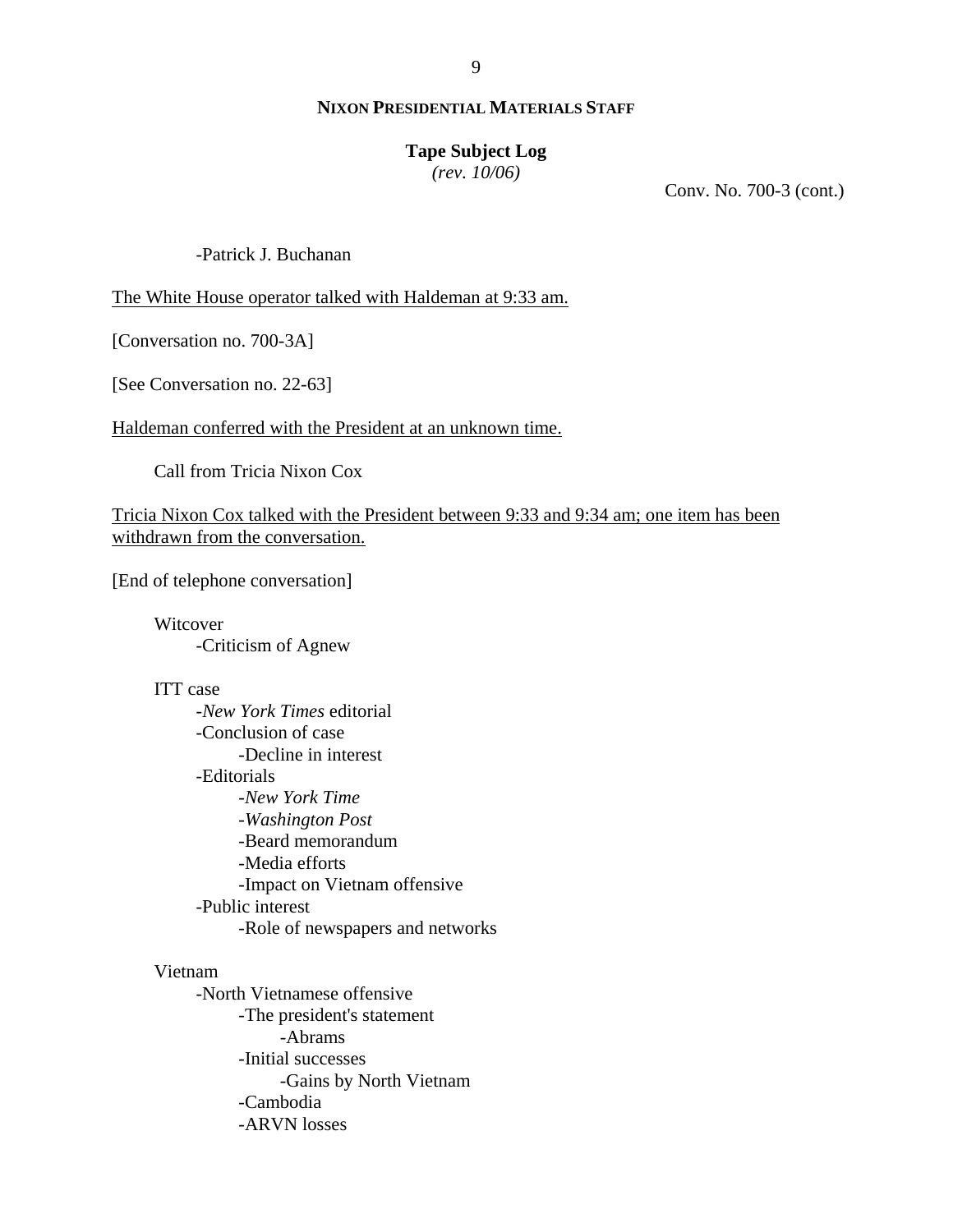#### **Tape Subject Log**

 $(rev. 10/06)$ 

Conv. No. 700-3 (cont.)

-Press reports -News summary -Emphasis on negative -Negotiations -Chances -Weather -US bombing attacks -US election -Casualty rates -Distortions by press -White House staff -Morale -Press attacks  $-ITT$ -Congress -Critics of the president

**BEGIN WITHDRAWN ITEM NO. 5** [Personal returnable] [Duration: 1m 44s]

### END WITHDRAWN ITEM NO. 5

Easter egg hunt -Noise -Weather

Agnew

-Gridiron Dinner -Trip to Kentucky -Greetings to 101st Airborne -Publicity -Problems for Vietnam offensive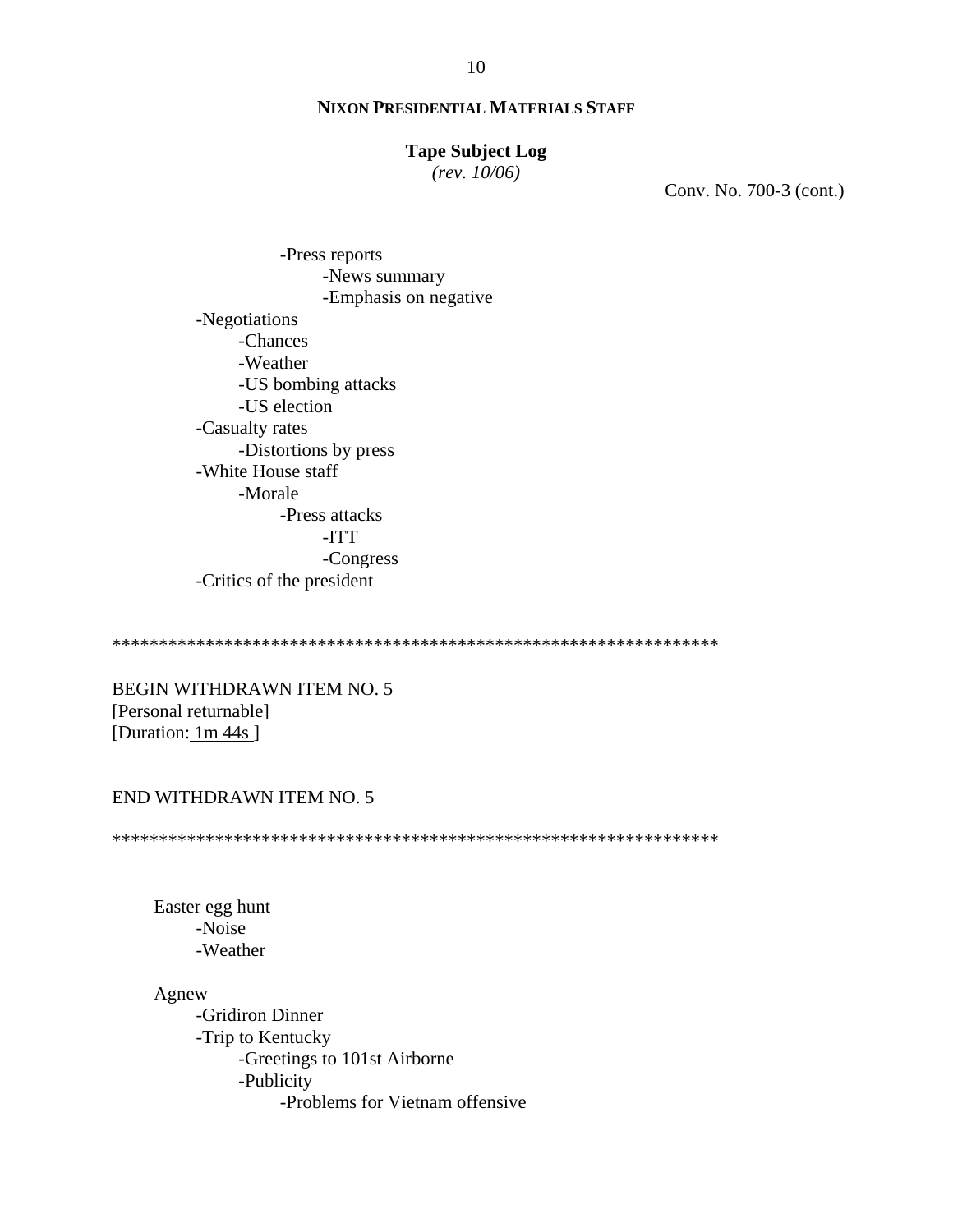### **Tape Subject Log**

 $(rev. 10/06)$ 

Conv. No. 700-3 (cont.)

The President's schedule -Speech to Catholics -[National Catholic Education Association] -Trip to Kentucky -Speech in Philadelphia -Connally

**BEGIN WITHDRAWN ITEM NO. 6** [Personal returnable] [Duration:  $17s$ ]

#### END WITHDRAWN ITEM NO. 6

-Camp David trip -Problems -Gridiron Dinner -Time and day -Canadian trip -Gridiron Dinner -Importance -Compared with Bohemian Grove event -Trip to Camp David -Departure -Return day -Trip to Kentucky -Agnew as substitute -Arrangements -101st Airborne division

BEGIN WITHDRAWN ITEM NO. 7 [Personal returnable]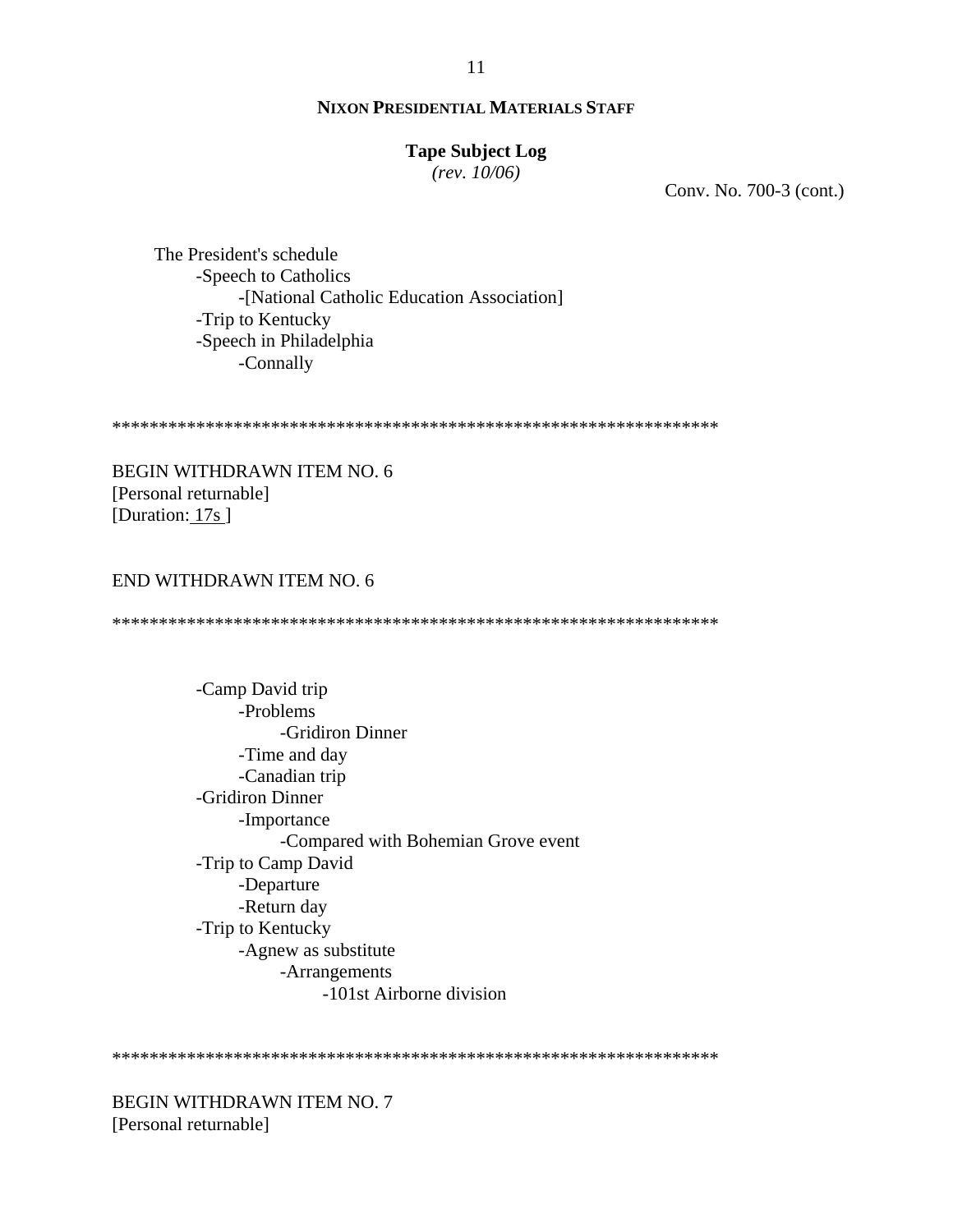#### **Tape Subject Log**

*(rev. 10/06)*

Conv. No. 700-3 (cont.)

[Duration: 1m 10s ]

END WITHDRAWN ITEM NO. 7

\*\*\*\*\*\*\*\*\*\*\*\*\*\*\*\*\*\*\*\*\*\*\*\*\*\*\*\*\*\*\*\*\*\*\*\*\*\*\*\*\*\*\*\*\*\*\*\*\*\*\*\*\*\*\*\*\*\*\*\*\*\*\*\*\*

Kissinger entered at 9:49 am.

Vietnam -Pentagon briefing of Kissinger -Kentucky event -North Vietnamese offensive -Destruction of ARVN regiments -Superiority -Defensive line -Sense of urgency -Moorer -Lack of US reaction -Laird -Stakes of war -US bombing -Air sorties -Number -Limitations -B-3 area -Purpose -North Vietnamese forces -ARVN re-enforcements -Marine brigades -Saigon -ARVN defeats -US reaction -Moorer and Rush -Meeting with the President -Arrangements -Washington Special Actions Grip [WSAG] -Talking points -Informing the President -Moorer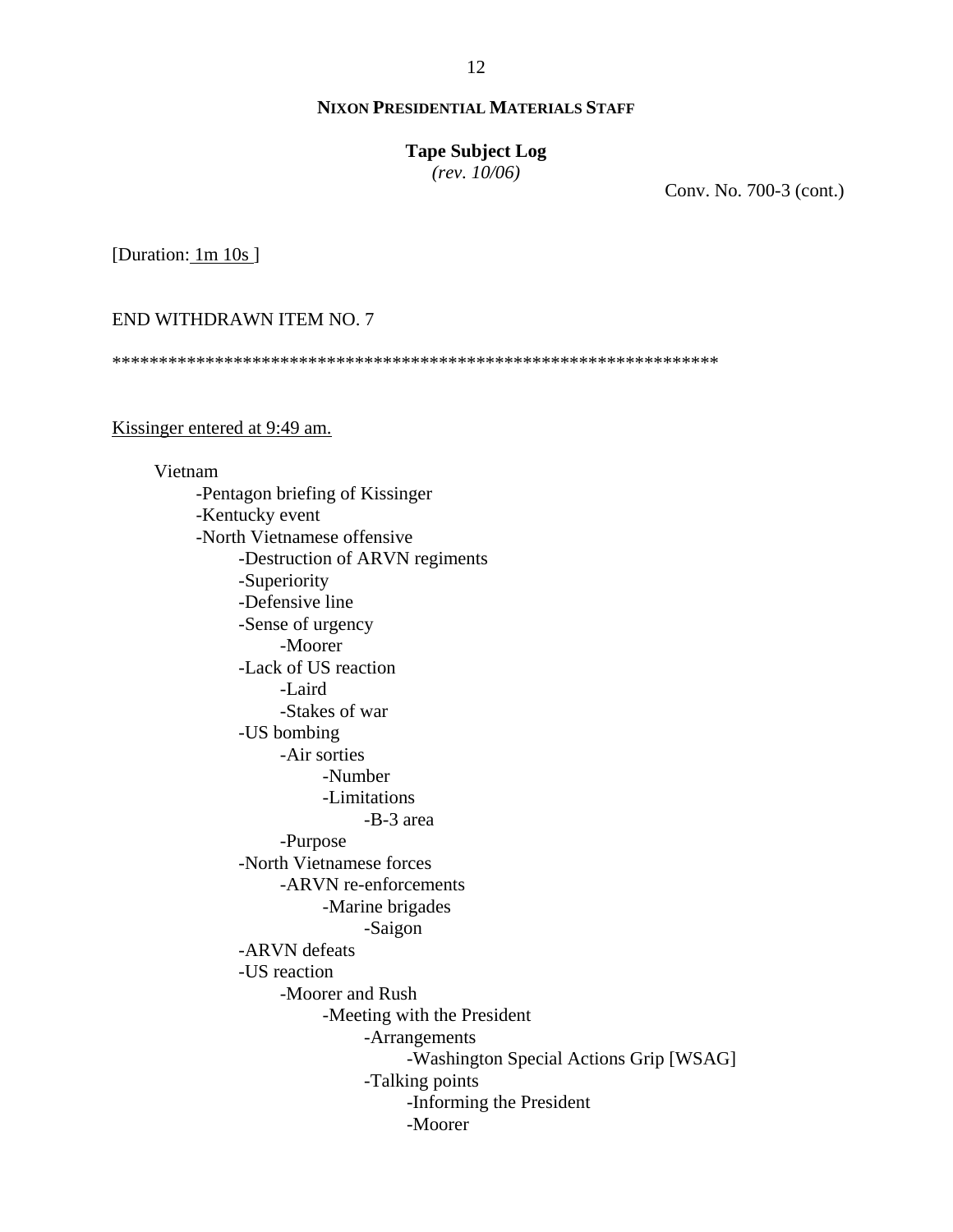#### **Tape Subject Log**

*(rev. 10/06)*

Conv. No. 700-3 (cont.)

```
 -Responsibilities
```
 -Air strikes -Number -Limitations  $-B-52s$  -Orders -North Vietnam -Dong Hoi -Importance -Moorer

-Military

 -Current attitudes -Abrams -Ellsworth F. Bunker -Return to Saigon -Conversation with Abrams and Thieu -Abrams -Promotion -Laird -Gen. Robert E. Pursley -Aggressiveness -Message to Moorer -Message To Laird

Haldeman left at 9:55 am.

-Publicity -WSAG meeting -Problems with public relations -Predictions of losses -Cities -Public relations efforts -Abrams -Anticipated Losses -Abrams -Kissinger's talk with Ziegler and John A. Scali -Cities -Quang Tri and Kontum -Supply problems

Kissinger left at 9:59 am.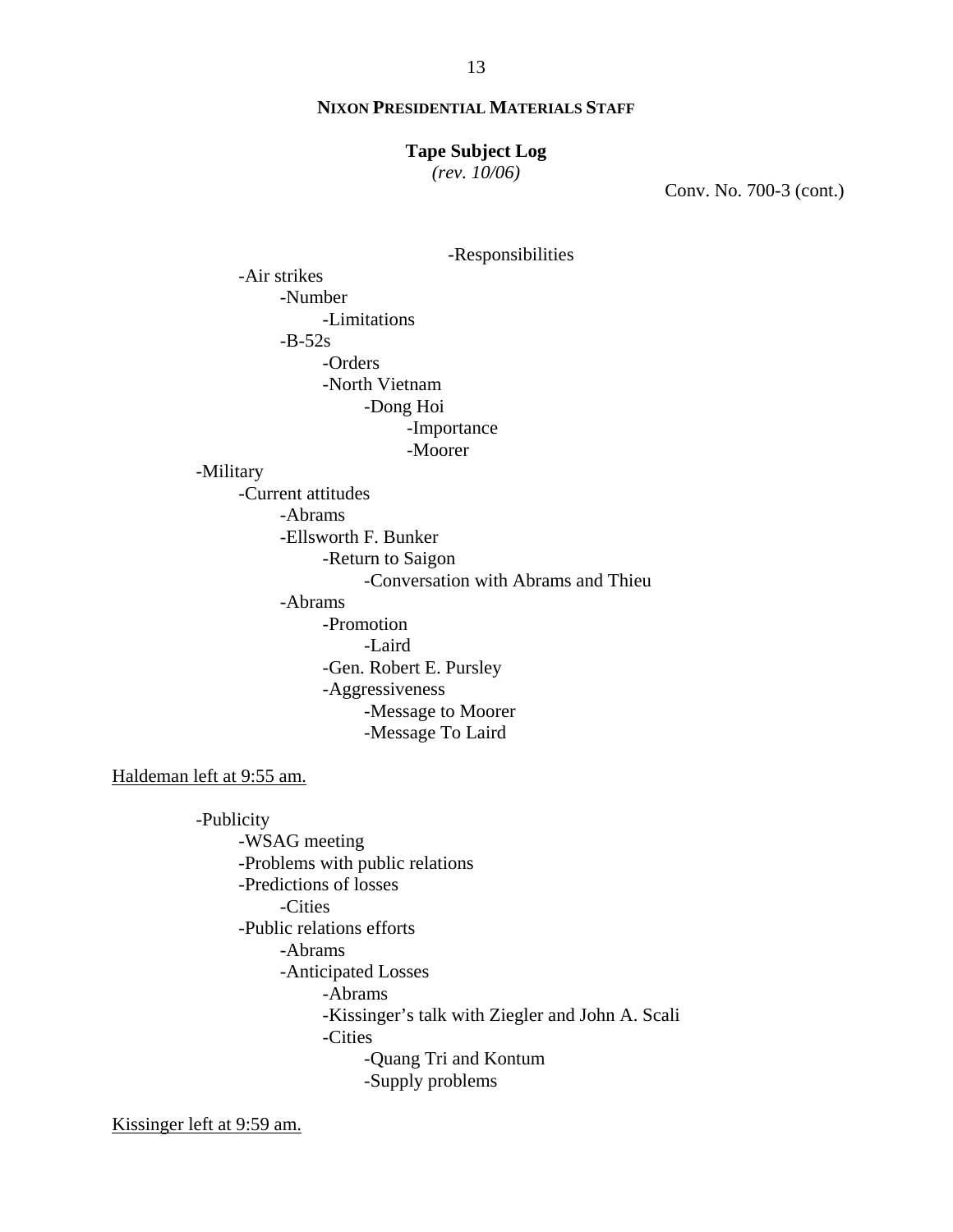#### 14

## **NIXON PRESIDENTIAL MATERIALS STAFF**

### **Tape Subject Log**

*(rev. 10/06)*

Conv. No. 700-3 (cont.)

Conversation No. 700-4

Date: April 3, 1972 Time: Unknown between 9:59 am and 10:06 am Location: Oval Office

The President met with an unknown woman.

The President's meeting with Thomas H. Moorer and [David] Kenneth Rush -Henry A. Kissinger

The unknown woman left at an unknown time before 10:06 am.

Conversation No. 700-5

Date: April 3, 1972 Time: 10:06 am - 10:20 am Location: Oval Office

#### The President met with Thomas H. Moorer, [David] Kenneth Rush and Henry A. Kissinger.

Greetings

Rush's new job

Easter egg roll -Weather

#### Vietnam

-Purpose of meeting -Moorer -Rush's Attendance -David Packard -Washington Special Action Group [WSAG] meetings -Chain of command -The President as Commander-In-Chief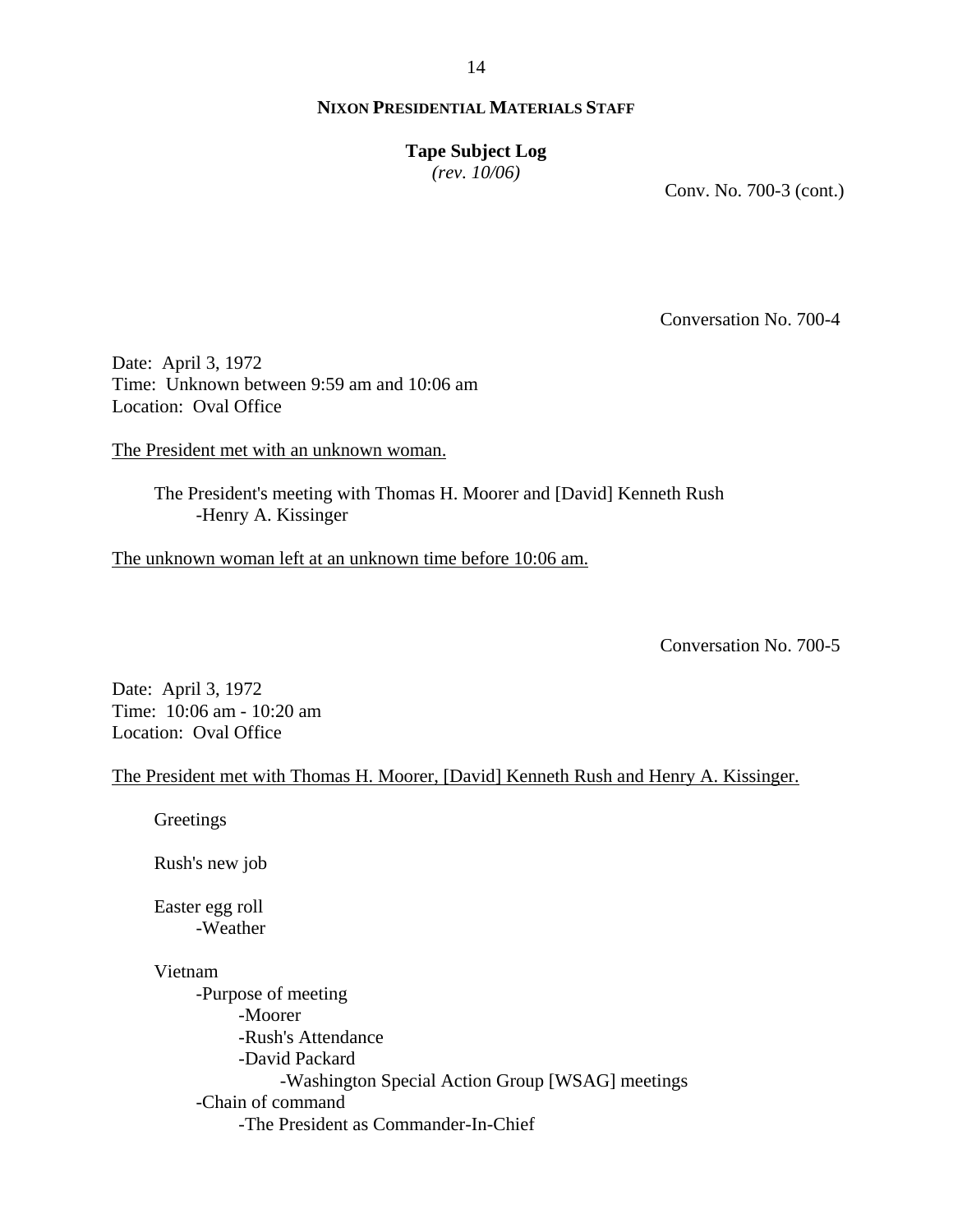#### **Tape Subject Log**

*(rev. 10/06)*

Conv. No. 700-5 (cont.)

 -Melvin R. Laird -Briefing -Orders -Arrival time -Reprimand -Arrival time -Orders -Air strikes -Orders -Demilitarized zone [DMZ] -Number -Weather -Gen. Creighton W. Abrams, Jr.'s reaction -North Vietnamese offensive -Abrams's reaction -Abrams's conduct -Chances for promotion -Behavior -Proposals for use of air power -Defense Department reports -Inaccuracies -Temporizing -US reaction -Massive retaliation -Air power -Battle of the bulge -Bad weather -Navy -Carriers on station -Number -Use Of B-52s -Recommendations -Effectiveness -Surface to air missiles [SAMs] -The President's sources of information -Inadequacies -Briefings -Orders -Abrams -Cancellation of Military Assistance Command, Vietnam [MACV] staff social functions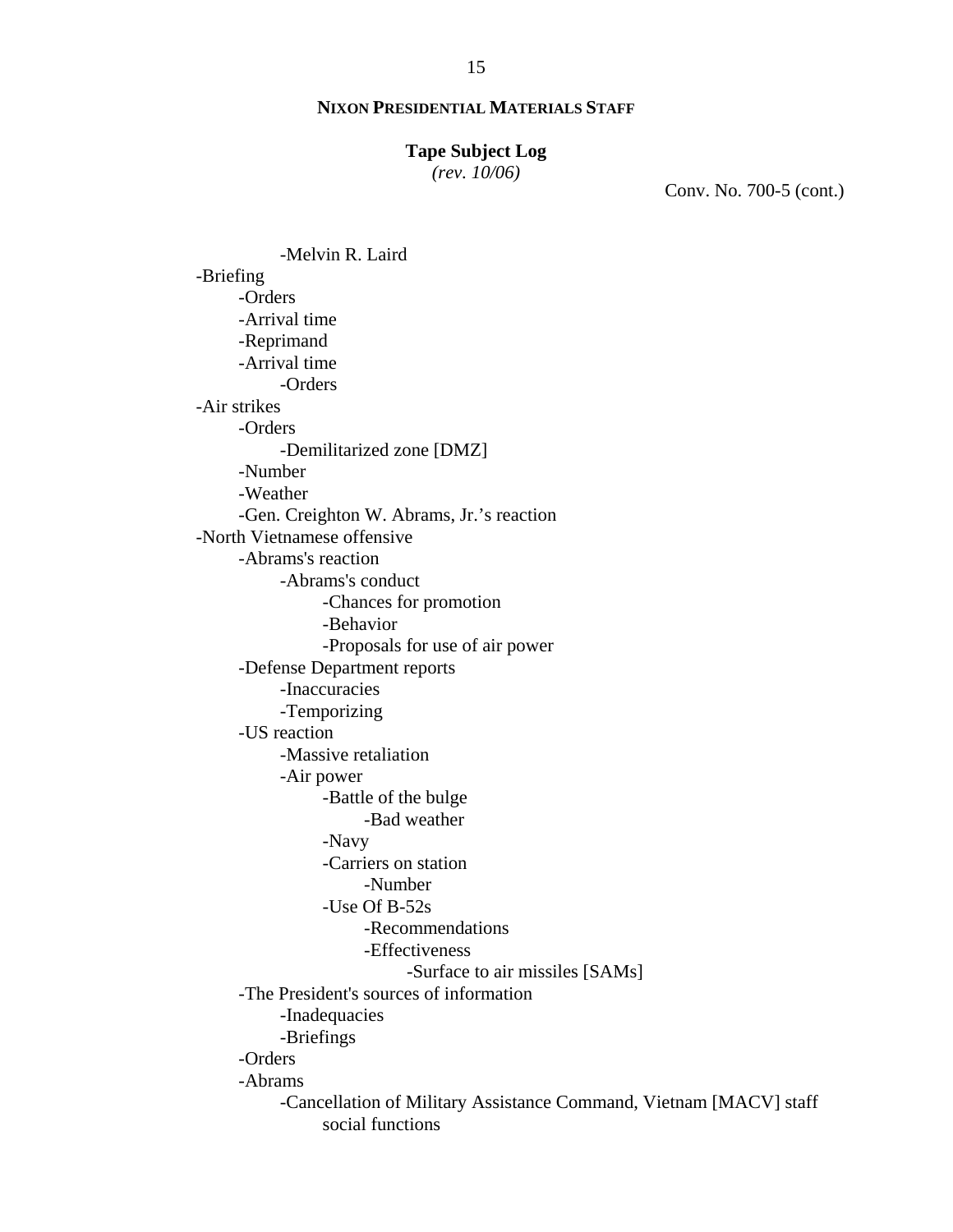#### **Tape Subject Log**

*(rev. 10/06)*

Conv. No. 700-5 (cont.)

```
 -Proposals for counteroffensive 
           -Use of air power 
                 -Surprise 
                 -B-3 area 
                       -Tanks, ground forces 
                 -MACV 
                       -Army of the Republic of Vietnam [ARVN] 
                 -Concentration 
                       -B-3 area 
                       -Dong Hoi 
-Air strikes 
     -Delays 
           -Weather 
                 -Laird's talk with Kissinger 
     -Implementation 
     -Weather 
     -Effectiveness 
     -ARVN 
     -Risks for Air Force 
           -Compared with Battle of the Bulge 
     -North Vietnamese missile sites 
           -Mobility 
     -Abrams and John S. McCain, Jr. 
           -Commander in Chief Pacific [CINCPAC] 
           -Requests for authority to attack missile sites 
                 -Tanks 
                 -Mobile artillery 
                 -DMZ 
-Reports to the President 
     -Secretary of Defense 
     -Orders 
           -Unsanitized reports 
-Abrams 
     -Scope of authority 
           -DMZ targets 
                 -The President's recent trip to the People's Republic of China 
                      [PRC] 
                 -North Vietnamese targets 
                       -Requests 
                       -Weather 
-Air sorties
```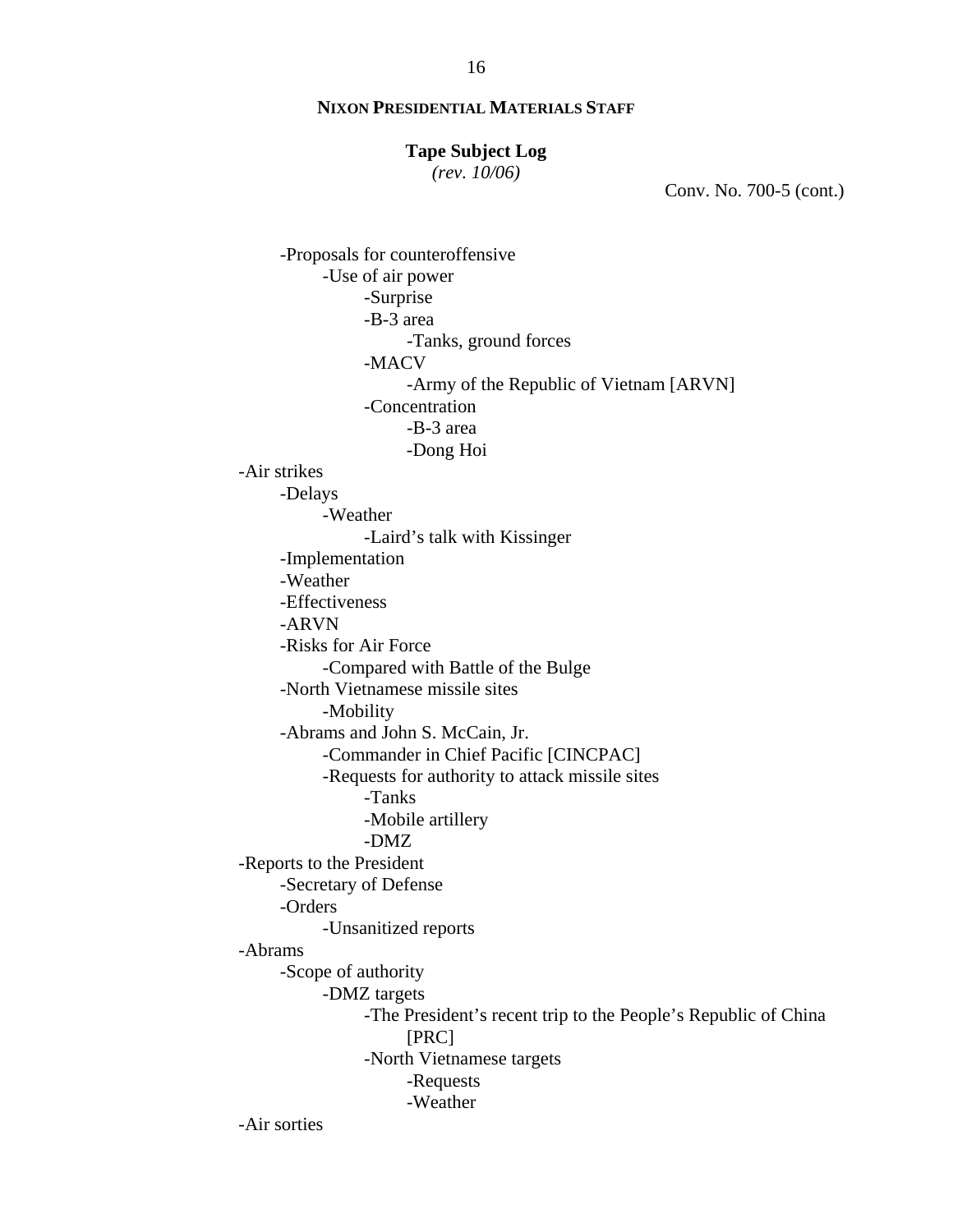### **Tape Subject Log**

*(rev. 10/06)*

Conv. No. 700-5 (cont.)

 -Number  $-B-52s$  -DMZ -Missile sites -Destruction -Reports to the President -Abrams -Promotion to Joint Chiefs of Staff [JCS] -Past performance -Laos

Moorer, Rush and Kissinger left at 10:20 am.

Conversation No. 700-6

Date: April 3, 1972 Time: Unknown between 10:20 am and 10:23 am Location: Oval Office

The President talked with Henry A. Kissinger.

Vietnam -Air strikes -Authority -Gen. Creighton W. Abrams's request -Time -The President's trip o People's Republic of China [PRC] -Kissinger's investigation -Alexander M. Haig, Jr.

-Implementation

Conversation No. 700-7

Date: April 3, 1972 Time: 10:23 am - 11:35 am Location: Oval Office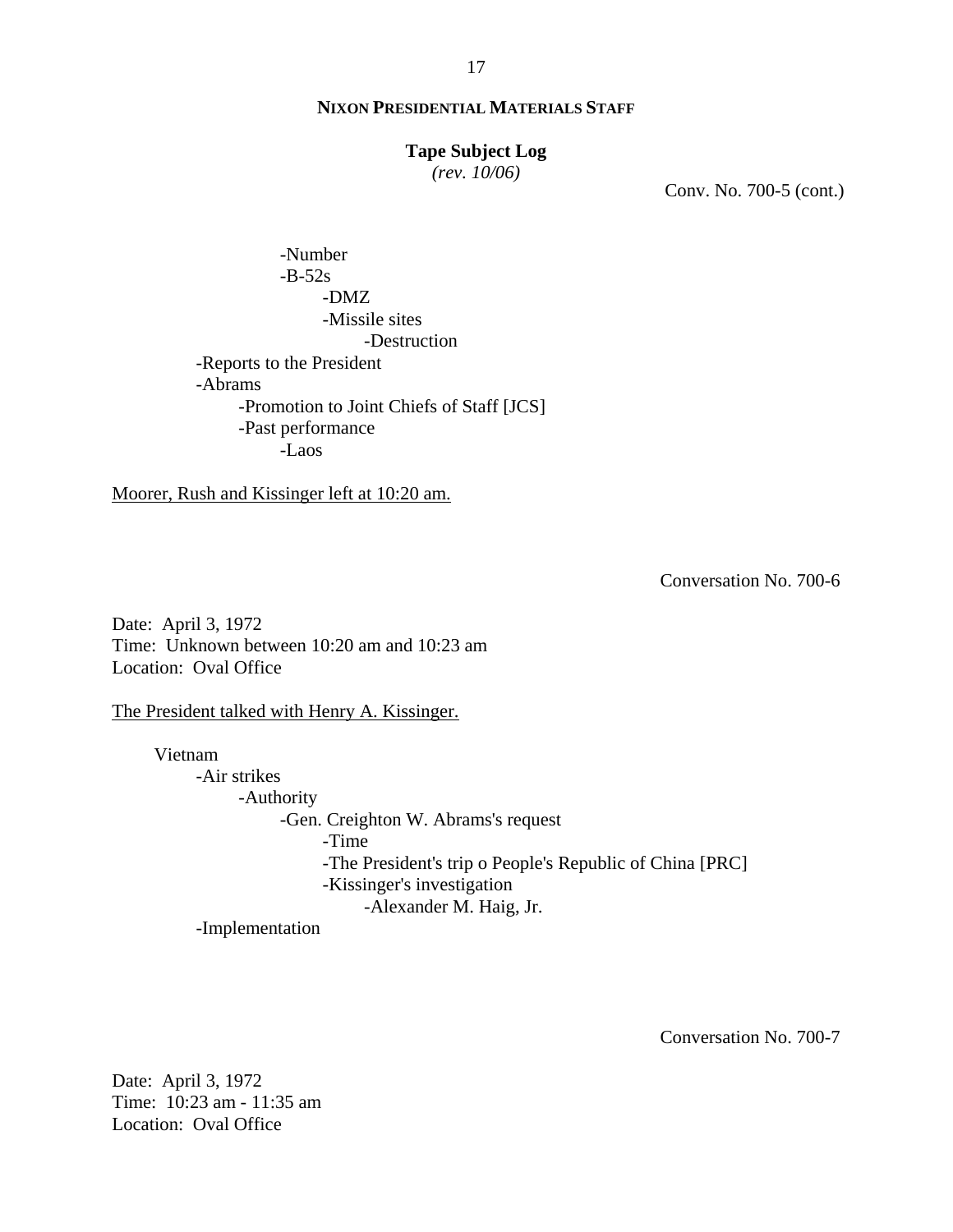### **Tape Subject Log**

*(rev. 10/06)*

Conv. No. 700-6 (cont.)

#### The President met with H. R. ("Bob") Haldeman.

The President's meeting with Adm. Thomas H. Moorer -Impact -[David] Kenneth Rush -Gen. Creighton W. Abrams, Jr. -Orders Vietnam -Gen. Robert E. Pursley's and Melvin R. Laird's actions -Delays -Manipulation of figures -North Vietnamese offensive -Propaganda -Henry A. Kissinger -John A. Scali -Ronald L. Ziegler -Robert J. McCloskey -Anticipated losses -Concentration of strength -Scali -Involvement -Kissinger -Meetings With Scali, Ziegler and Herbert G. Klein -Handling -Macv [Military Assistance Command, Vietnam] -Defense Department -Problems -Kissinger -Press reports -Adverse news -US response -Timing -Kissinger -William P. Rogers and Laird -Crossing of Demilitarized Zone [DMZ] -Nguyen Van Thieu -Kissinger -Public relations efforts -Cambodia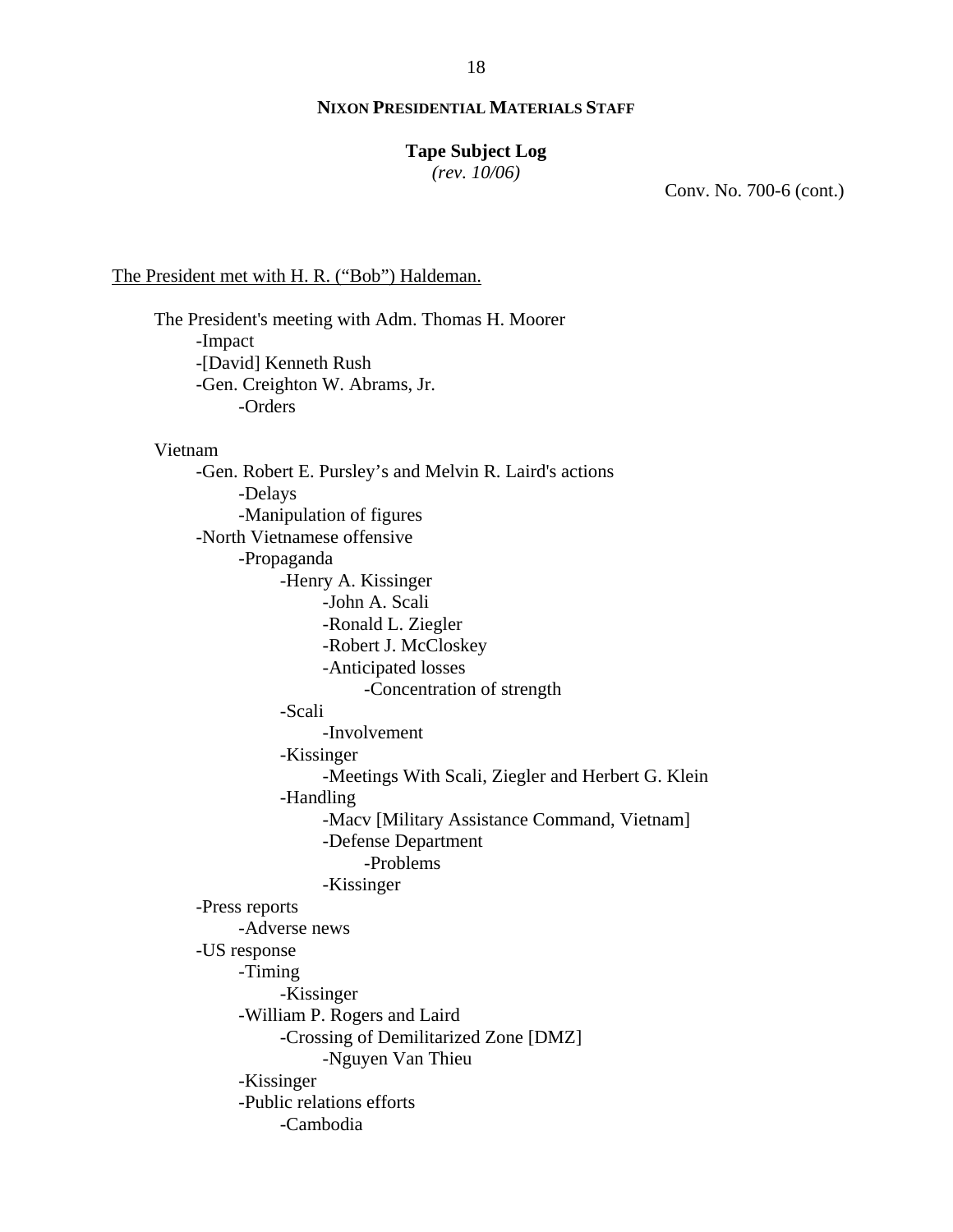#### **Tape Subject Log**

*(rev. 10/06)*

Conv. No. 700-7 (cont.)

 -Laos -Problems -Compared with Cambodia and Laos -US losses -Public relations problems -Helicopter -Bomber -Casualties -US casualties -Significance -Vietnamization -Public relations efforts -Haldeman, Kissinger, Scali, Ziegler and Klein -Scali and Ziegler -Problems -Compared with Laos -Robert Elegant -Kissinger's participation in public relations group -Daily review -Importance of issue -Compared with meat prices issue

Foreign policy

-Achievements -Laos -Forthcoming Soviet trip -Announcements

#### Vietnam

-Moorer -North Vietnamese Offensive -Air strikes -Weather -Intensity -Use of tanks -Targets

Easter egg roll -Attendance -Work -Army Band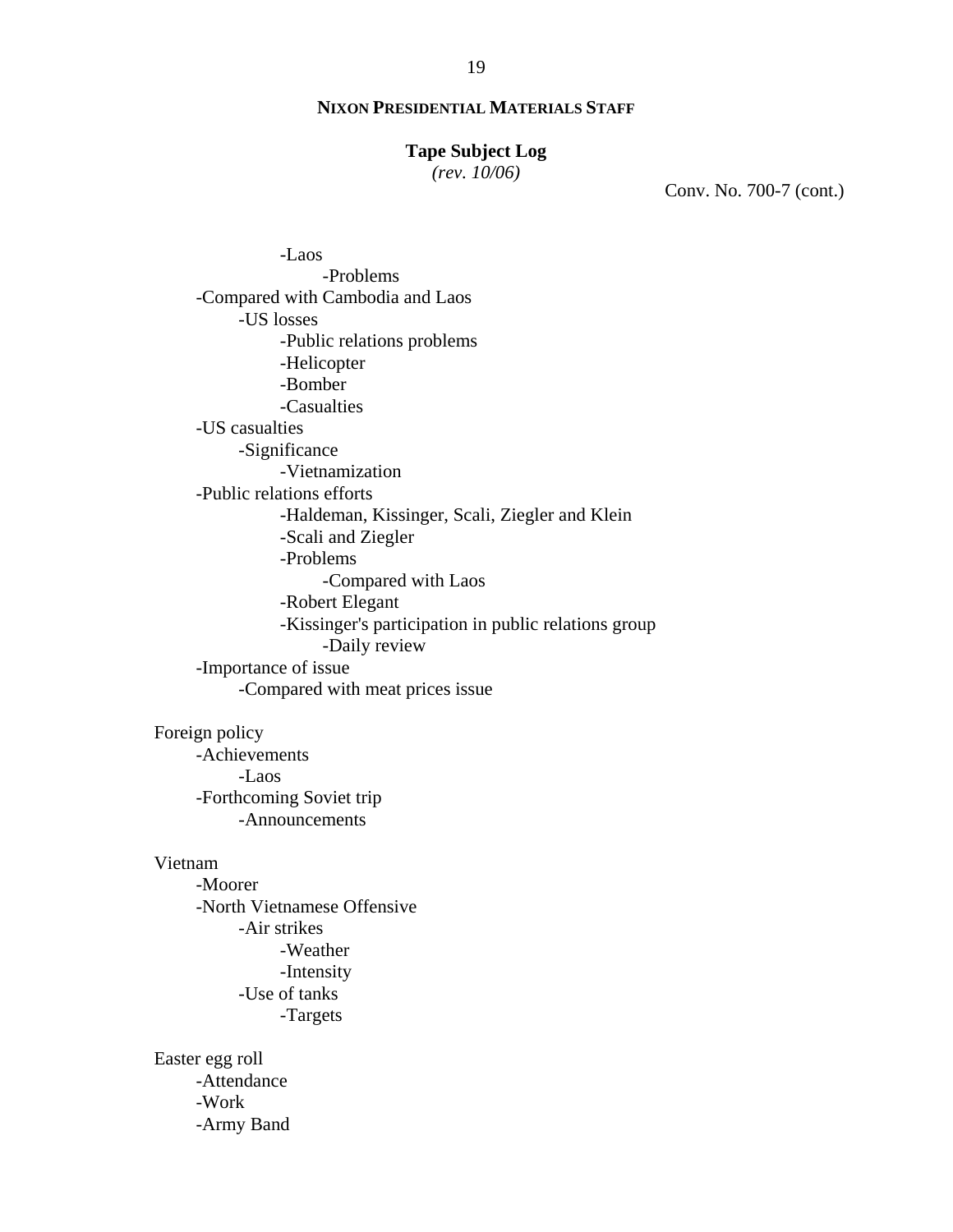### **Tape Subject Log**

*(rev. 10/06)*

Conv. No. 700-7 (cont.)

-Marine Band -Weather -Importance

\*\*\*\*\*\*\*\*\*\*\*\*\*\*\*\*\*\*\*\*\*\*\*\*\*\*\*\*\*\*\*\*\*\*\*\*\*\*\*\*\*\*\*\*\*\*\*\*\*\*\*\*\*\*\*\*\*\*\*\*\*\*\*\*\*

BEGIN WITHDRAWN ITEM NO. 2 [Personal returnable] [Duration: 2m 2s]

### END WITHDRAWN ITEM NO. 2

\*\*\*\*\*\*\*\*\*\*\*\*\*\*\*\*\*\*\*\*\*\*\*\*\*\*\*\*\*\*\*\*\*\*\*\*\*\*\*\*\*\*\*\*\*\*\*\*\*\*\*\*\*\*\*\*\*\*\*\*\*\*\*\*\*

Vietnam -Public relations efforts -Cambodia -Laos -Daily review -Haldeman -Washington Special Action Group [WSAG] meetings -Kissinger -Work with Ziegler and Scali -Work with Haldeman -Press -Removal -Sense Of Crisis -North Vietnamese offensive -Diversion from other problems -George P. Shultz -Media distortions -South Vietnam -Possible settlement -Areas of strength -Delta, Saigon -Chances of peace -Kissinger's negotiations -Paris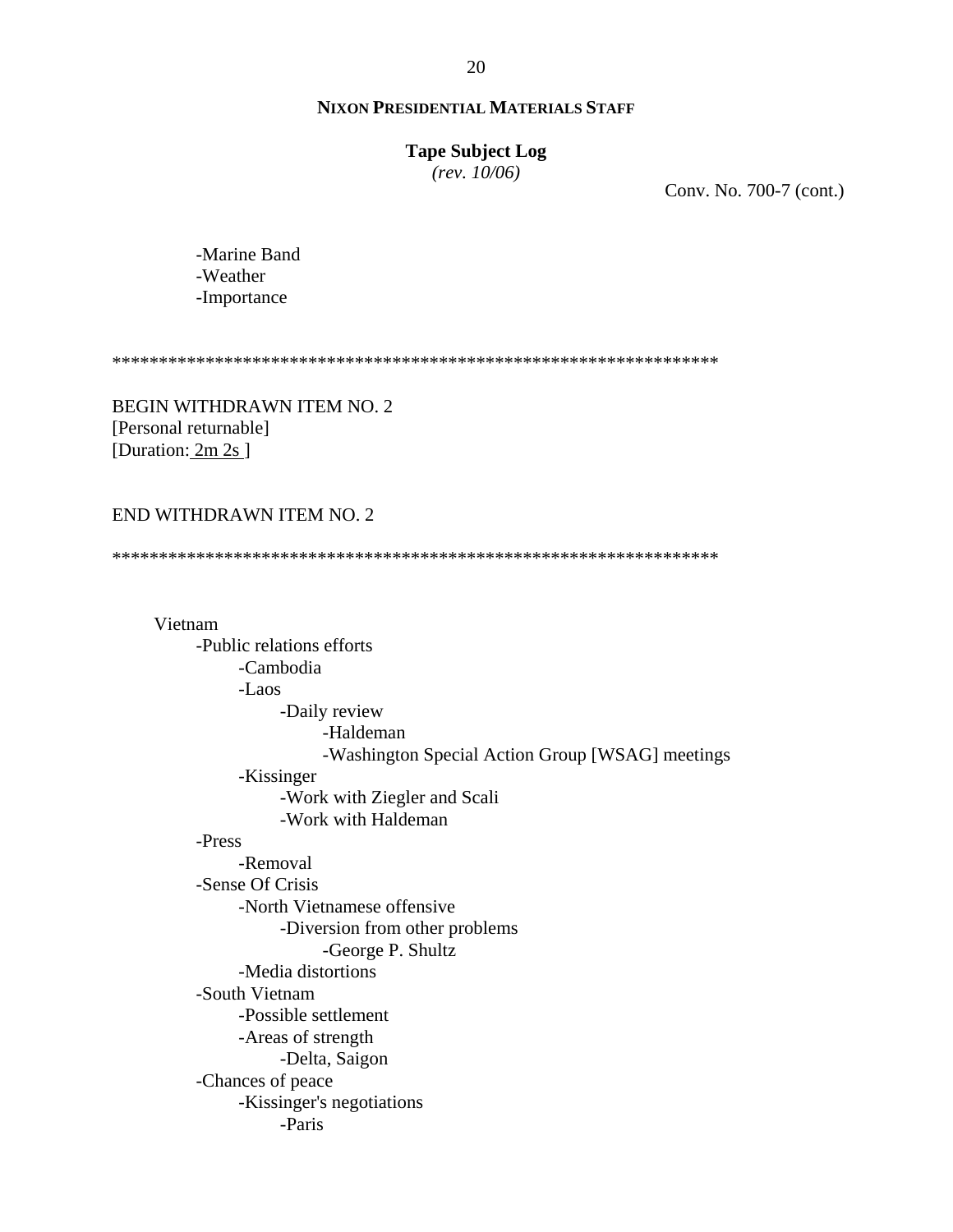### **Tape Subject Log**

*(rev. 10/06)*

Conv. No. 700-7 (cont.)

 -Alexander M. Haig, Jr. -Bombing -Suspension -Kissinger's meeting with People's Republic of China [PRC] officials -Negotiation breakthrough -Kissinger -Congress -Rogers and State Department -US handling of war

Vice President Spiro T. Agnew -Call from Haldeman -Trip to Kentucky -Laird -Rogers

### Vietnam

-Rogers and Laird -Possible meeting with the President -Proposals -Rogers -Bangladesh -US relations -State Department -Conflict with White House -Leak -Public opinion -Kissinger

### Foreign policy

-Leaks

-Use by administration

### Education

-Statements for the President on Catholic education -John B. Connally -John D. Ehrlichman -Timing -Limitations -Trip to Philadelphia -Trip to Florida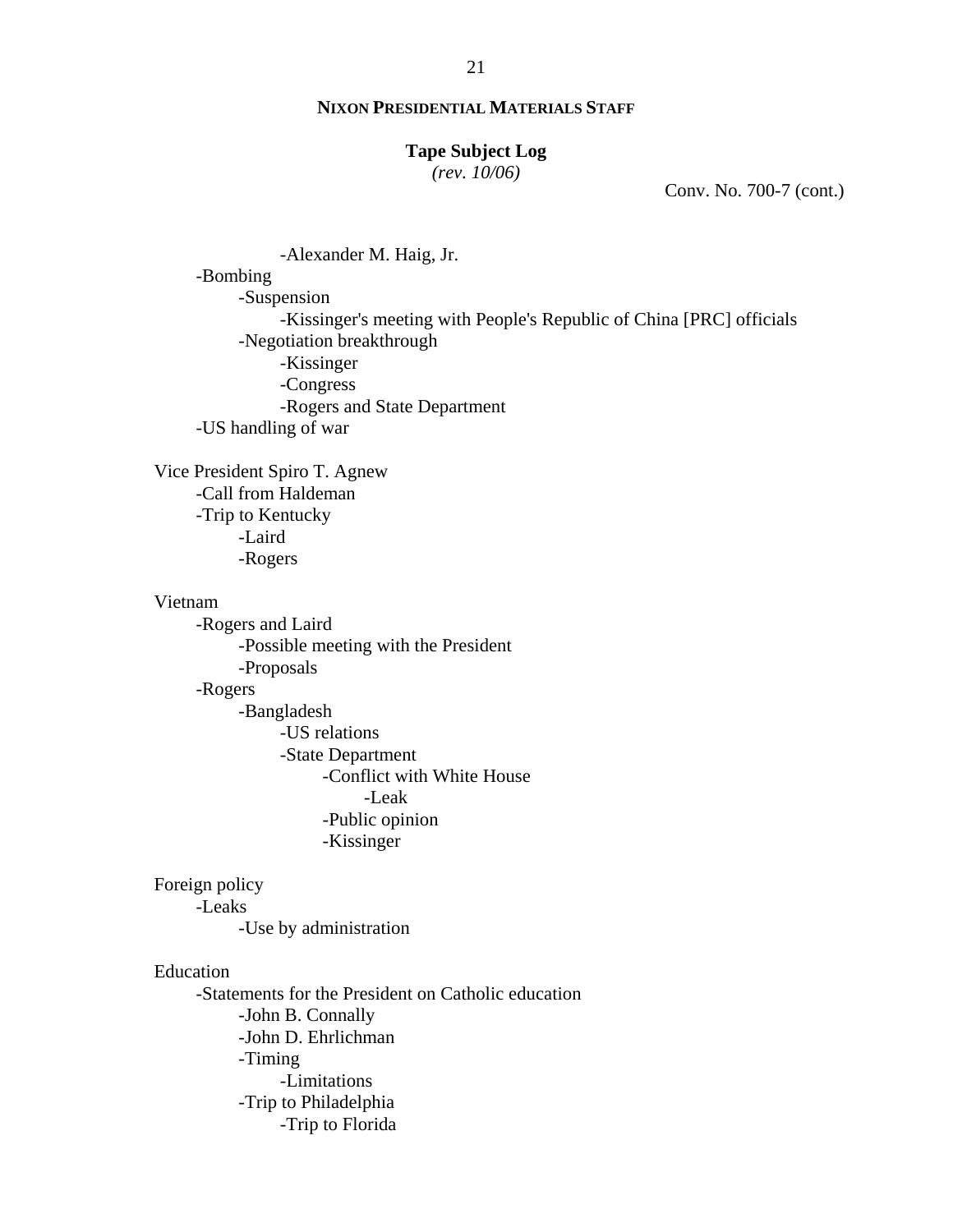#### **Tape Subject Log**

*(rev. 10/06)*

Conv. No. 700-7 (cont.)

The President's schedule -Camp David -Ziegler's statement -Weather -Vietnam situation -The President's image -Control of events -Florida -California -Situation Room -Camp David -Meeting with Robert S. Ingersoll -Length -Another meeting -Kissinger's recommendation -Rogers and Marshall Green -Kissinger's trip to Japan -Rogers and Green -Kissinger's presence -Length -Vietnam problems -Meetings with ambassadors -Appointments -Earl L. Butz -Trip to Soviet Union -US agricultural exports -Meeting with the President -Problems -Food prices -Meeting with John H. Chafee -Farewell visit -John N. Mitchell's views -A primary -Call to Mitchell -Federal Reserve Board [FRB] appointment -Arthur F. Burns -Choices -Younger candidate -Advantage -Problems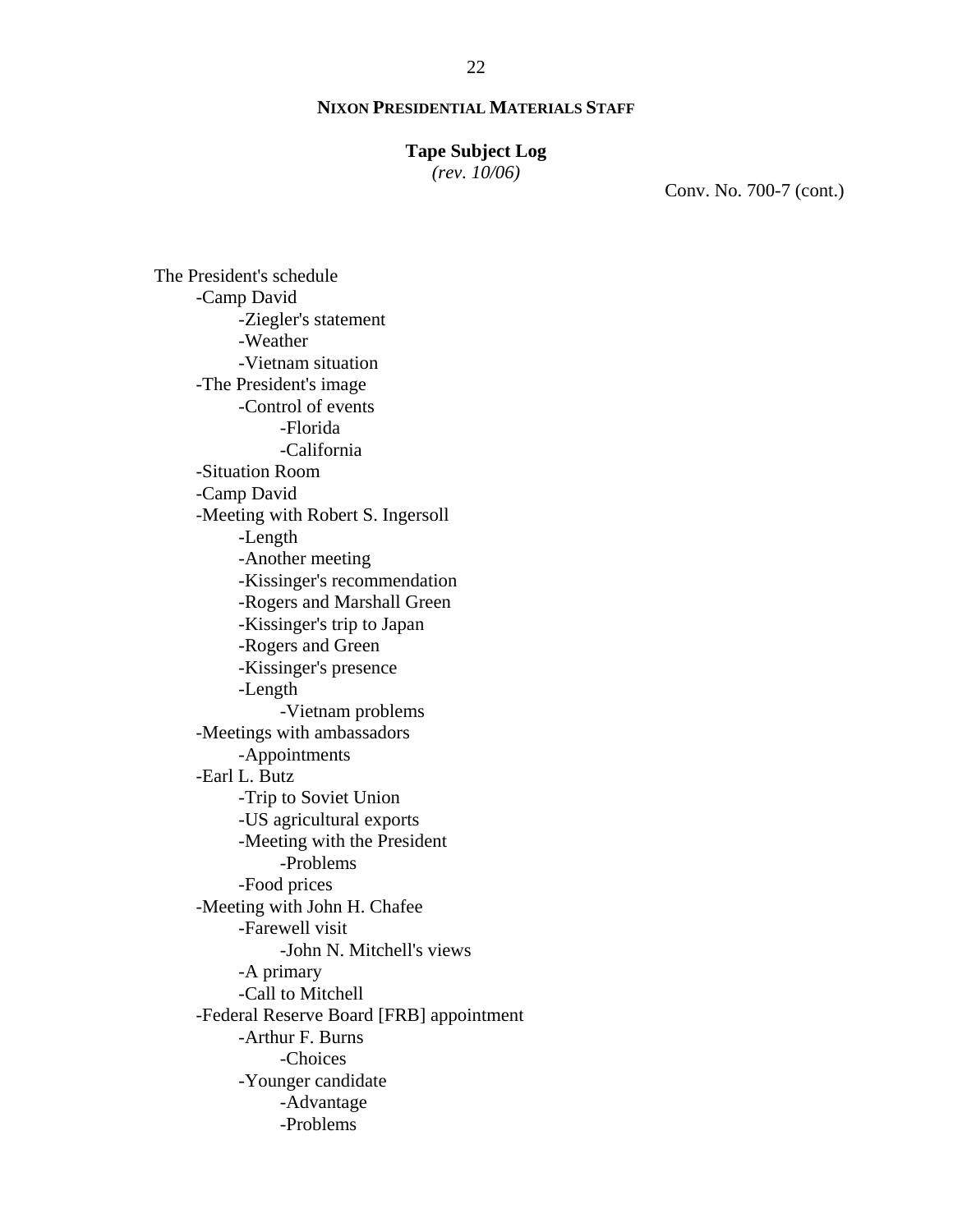#### **Tape Subject Log**

 $(rev. 10/06)$ 

Conv. No. 700-7 (cont.)

-Burns's objections -Connally -Meeting with Ingersoll -Scheduling -Japan -Kissinger -Explorer scouts -Environmental awards -Thelma C. ("Pat") Nixon -Problems -"Peaceniks" -Vietnam -Julie Nixon Eisenhower's handling -Advisory committee -School principal and science teacher -Julie Nixon Eisenhower -Handling in Oval Office -Environmentalists -Vietnam

Bands on White House lawn -Audience -Number -Afternoon performance

BEGIN WITHDRAWN ITEM NO. 7 [Personal returnable] [Duration: 34m]

## END WITHDRAWN ITEM NO. 7

International Telephone and Telegraph [ITT] case -Department of Justice -Mitchell, Kleindienst and Richard W. McLaren -Hard line against ITT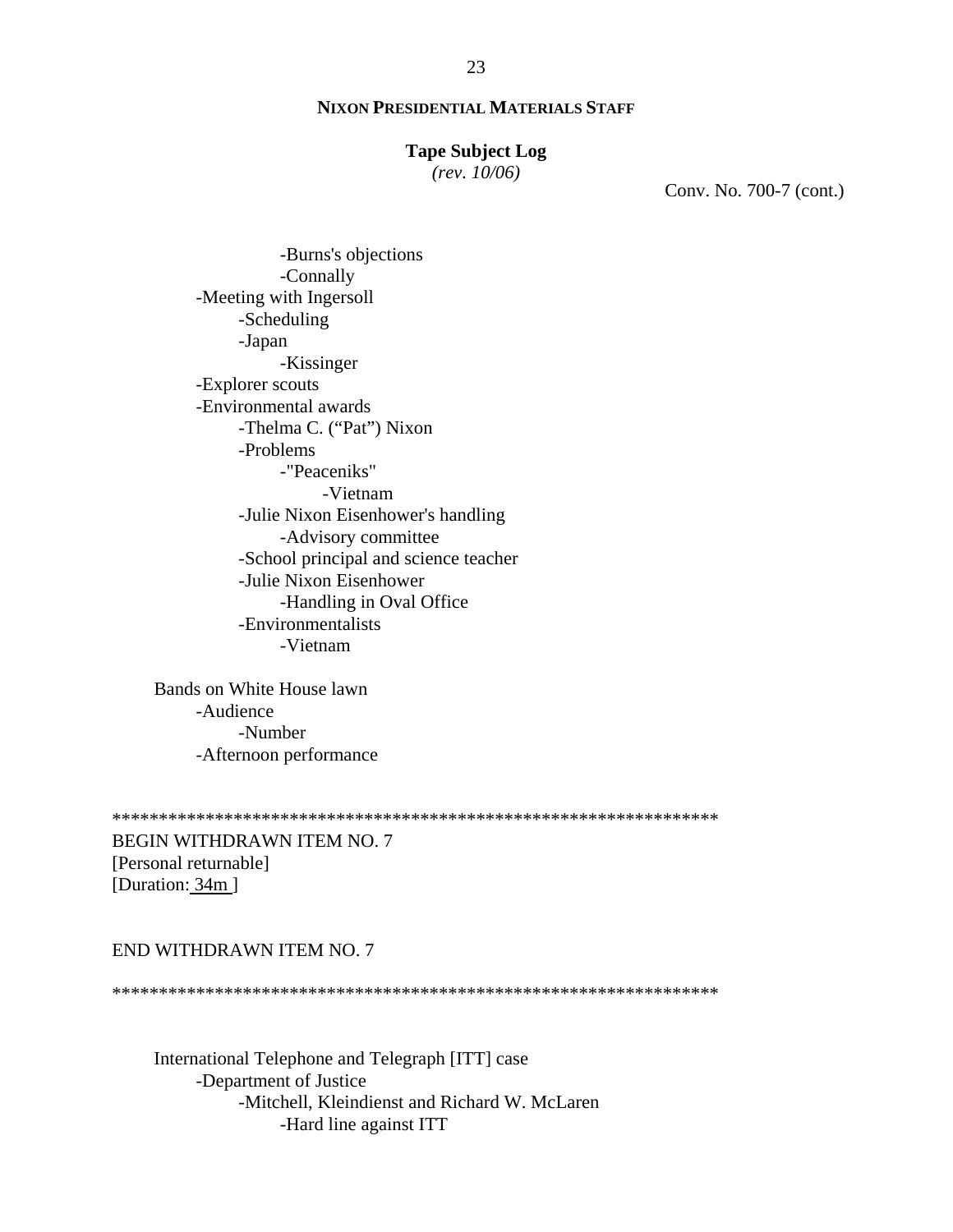#### **Tape Subject Log**

*(rev. 10/06)*

Conv. No. 700-7 (cont.)

 -Connally, the Vice President and Peter M. Flanigan -John D. Ehrlichman -Pressure to ease off -White House -Antitrust policy -Conflict with White House -McLaren, Mitchell and Kleindienst -Connally, Stans, Peter G. Peterson, Flanigan and Ehrlichman -Opposition to antitrust action -George S. McGovern -Statement -Taxes -Problems -Staff -Edward M. Kennedy's supporters -Securities and Exchange Commission [SEC] files -Candidacy Easter egg roll -Audience -Number -Children -Easter Bunny -Bands -Temperature outside The President's schedule -Executive Office Building [EOB] office -Trip to Philadelphia -Trip to Kentucky -Publicity -Agnew -EOB office Haldeman left at 11:35 am.

Conversation No. 700-8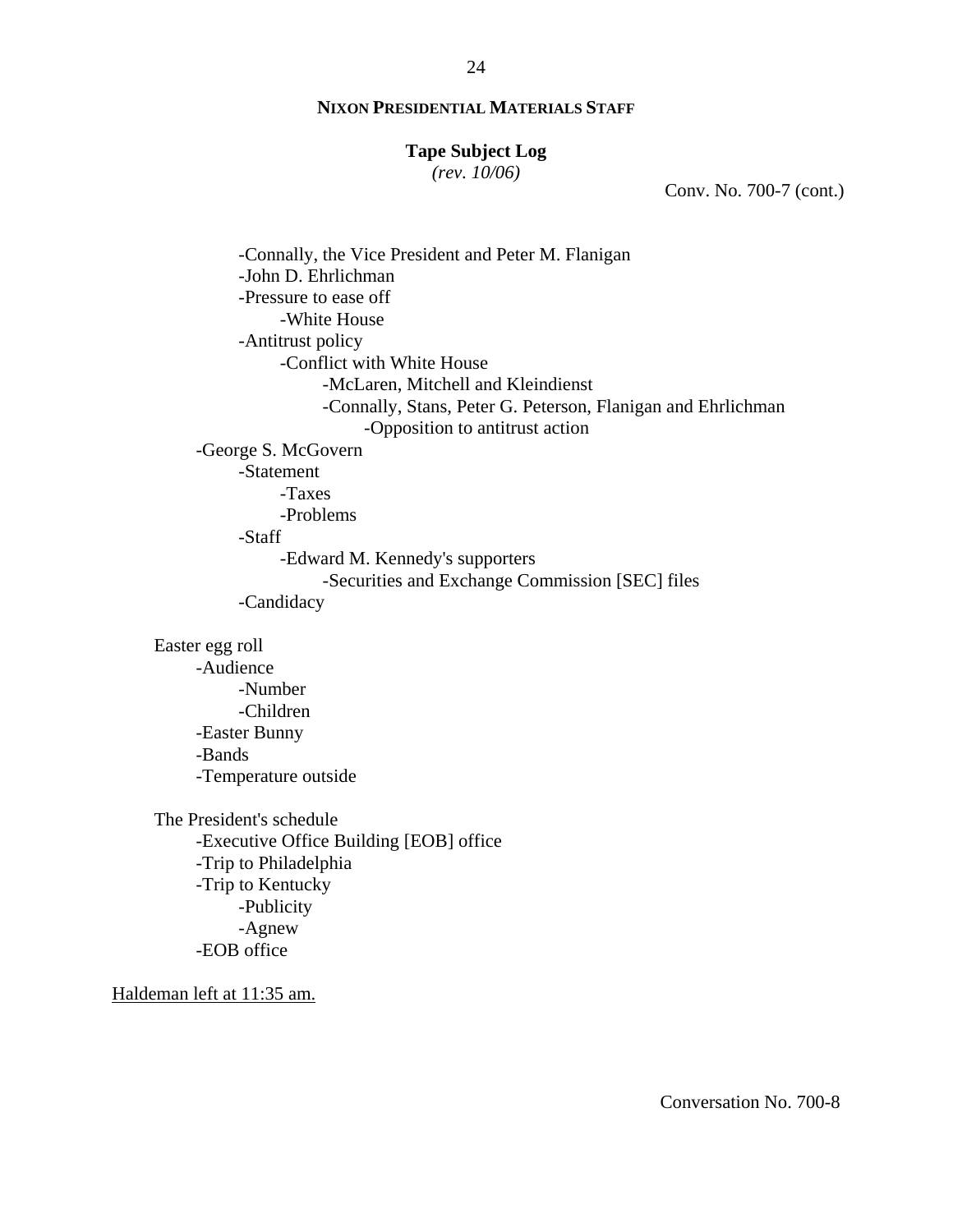### **Tape Subject Log**

*(rev. 10/06)*

Conv. No. 700-7 (cont.)

Date: April 3, 1972 Time: Unknown between 11:39 am and 4:27 pm Location: Oval Office

Unknown persons [Secret Service agents?] met.

The President's location -Executive Office Building [EOB]

\*\*\*\*\*\*\*\*\*\*\*\*\*\*\*\*\*\*\*\*\*\*\*\*\*\*\*\*\*\*\*\*\*\*\*\*\*\*\*\*\*\*\*\*\*\*\*\*\*\*\*\*\*\*\*\*\*\*\*\*\*\*\*\*\*\*\*\*\*\*\*\*\*\*

BEGIN WITHDRAWN ITEM NO. 1 [Agency Statute] [Duration: 2s ]

END WITHDRAWN ITEM NO. 1

\*\*\*\*\*\*\*\*\*\*\*\*\*\*\*\*\*\*\*\*\*\*\*\*\*\*\*\*\*\*\*\*\*\*\*\*\*\*\*\*\*\*\*\*\*\*\*\*\*\*\*\*\*\*\*\*\*\*\*\*\*\*\*\*\*\*\*\*\*\*\*\*\*\*

H. R. ("Bob") Haldeman's location

An unknown agent talked with an unknown person at an unknown time between 11:35 am and 4:27 pm.

[Conversation No. 700-8A]

 The President's location -EOB

[End of telephone conversation]

 The President's location -EOB

An unknown agent talked with an unknown person at an unknown time between 11:39 am and 4:27 pm.

[Conversation No. 700-8B]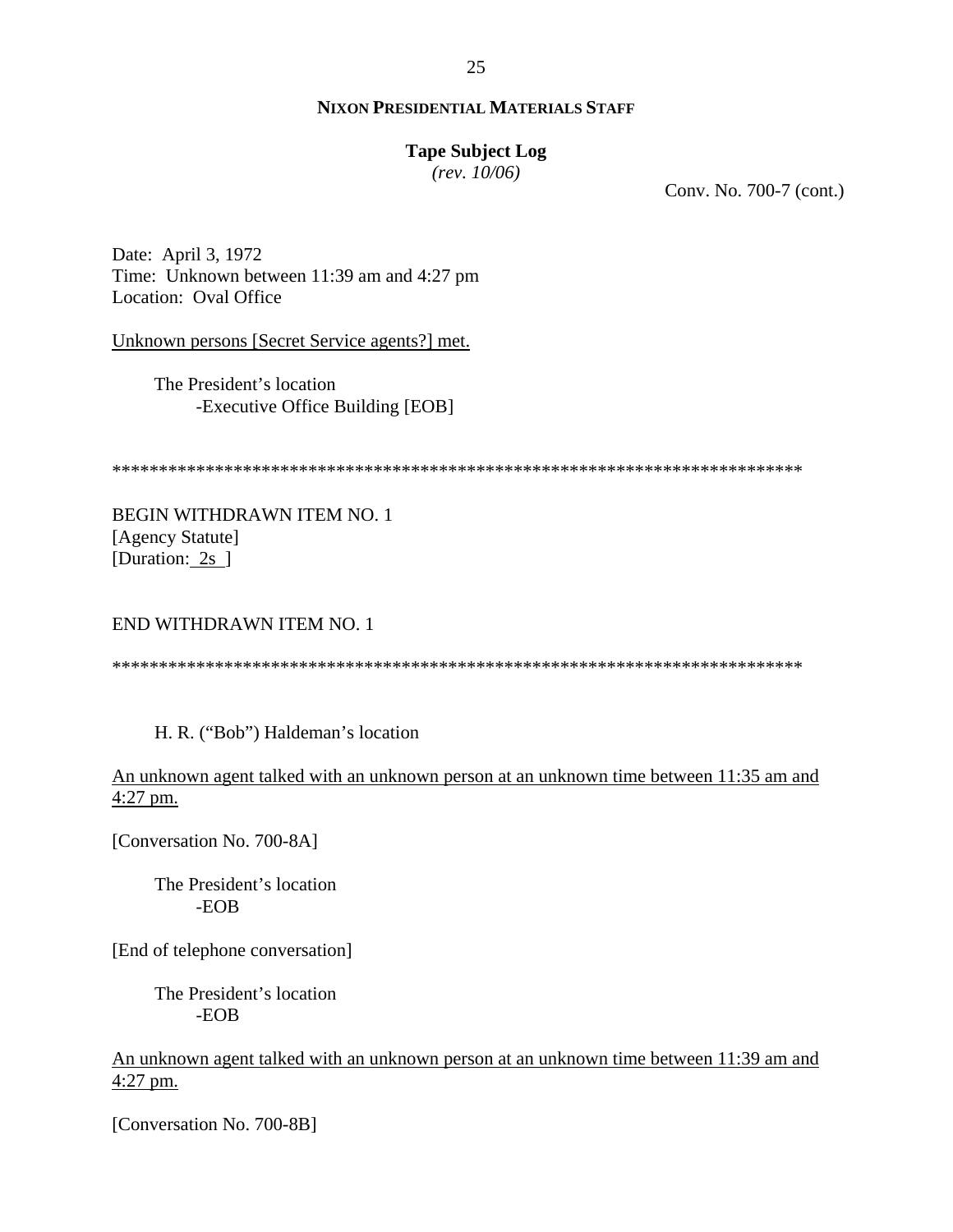# **Tape Subject Log**

 $(rev. 10/06)$ 

Conv. No. 700-8 (cont.)

The President's location  $-EOB$ 

[End of telephone conversation]

BEGIN WITHDRAWN ITEM NO. 2 [Agency Statute] [Duration: 6s ]

# END WITHDRAWN ITEM NO. 2

The unknown agents left at an unknown time before 4:27 pm.

Conversation No. 700-9

Date: April 3, 1972 Time: 4:27 pm - 4:31 pm Location: Oval Office

The President met with Henry A. Kissinger; the recording began at an unknown time while the conversation was in progress.

Vietnam -Impact on US foreign policy -Response to offensive -Leadership -Moscow summit -Possible cancellation -Consequences -Algeria -Impact on France -France's status in world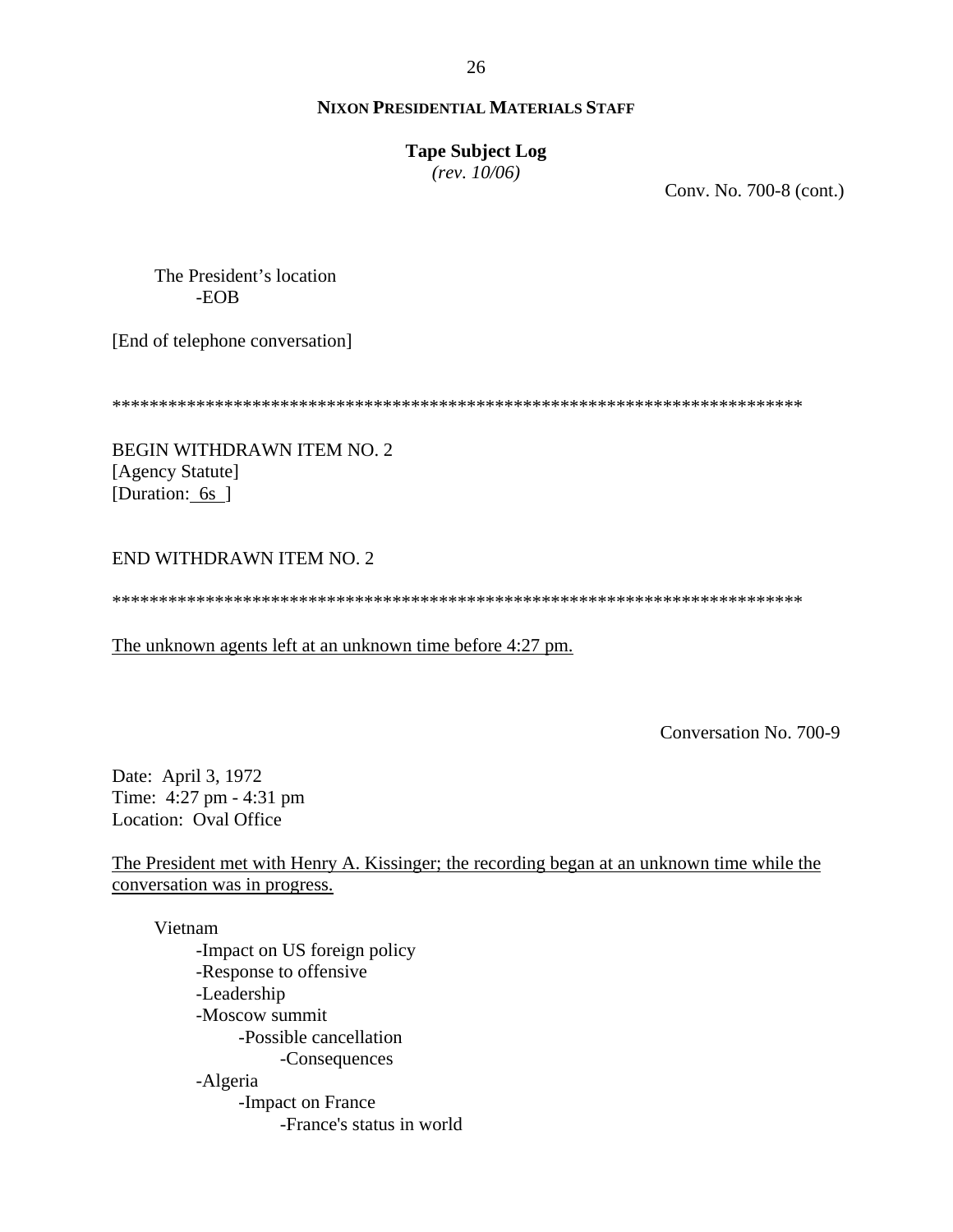#### **Tape Subject Log**

*(rev. 10/06)*

Conv. No. 700-8 (cont.)

-Significance -US as world power

Kissinger left at 4:31 pm.

Conversation No. 700-10

Date: April 3, 1972 Time: 4:32 pm - 5:36 pm Location: Oval Office

The President met with H. R. ("Bob") Haldeman.

John D. Ehrlichman -Preparations for meeting with Henry A. Kissinger -Speech -Raymond K. Price, Jr. -Speech -Price -Discussion with John B. Connally -The President's trip to Philadelphia -Tax reform proposal

Vice President Spiro T. Agnew -Speech at National Cathedral School

The President's schedule -Price -Appointments -Vietnam -Speech draft -Work

Education representative, Sidney P. Marland, Jr. -Speech to convention -The President's greetings

Book by Russell Kirk -The President's memorandum -*A Program for Conservatives*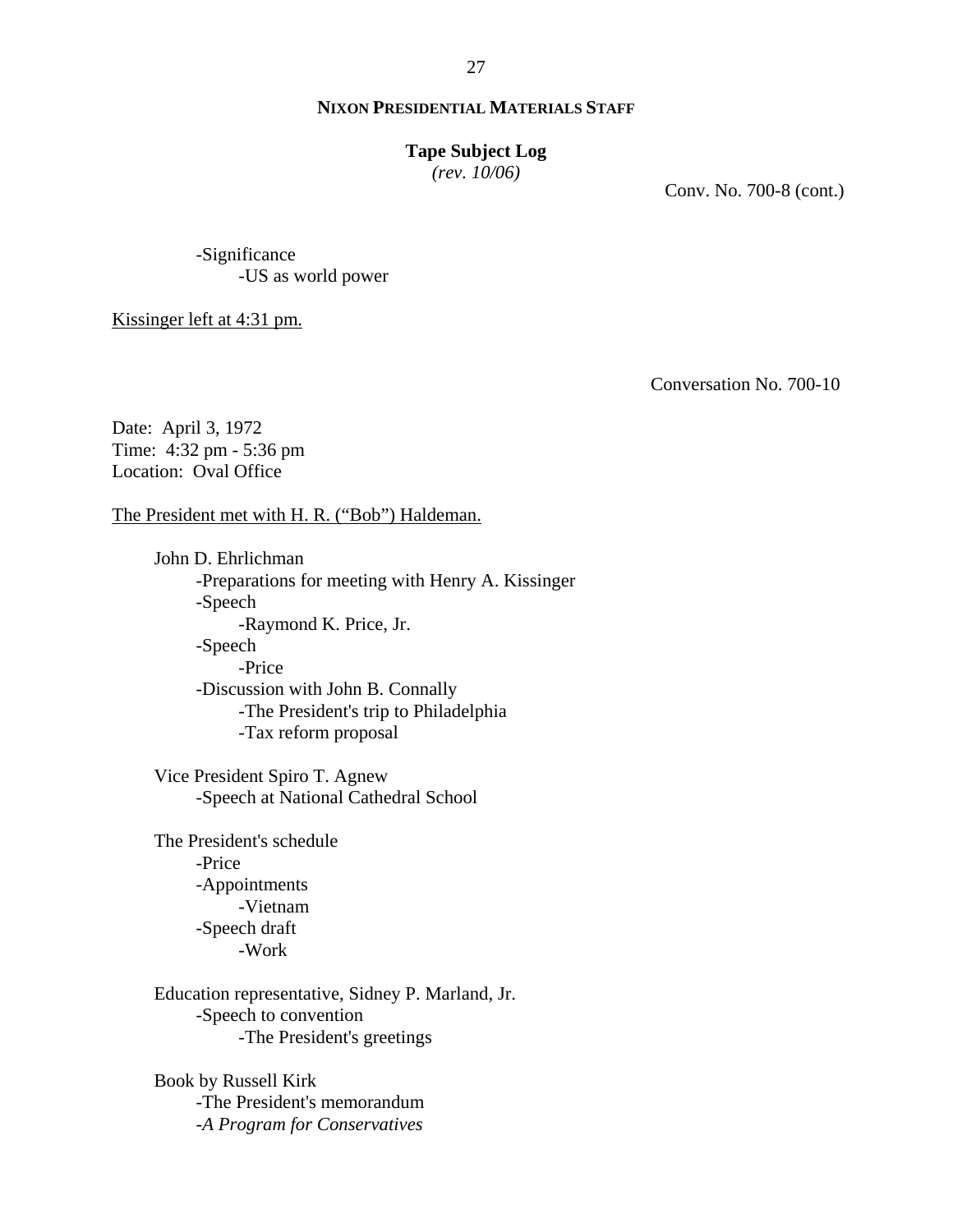#### **Tape Subject Log**

*(rev. 10/06)*

Conv. No. 700-10 (cont.)

-[Dwight] David Eisenhower, IIand Julie Nixon Eisenhower *The Conservative Mind*  -Publication -Cover -Title -Problems -Copies -Staff members -Patricia H. Alsop -Mix-up -Julie Nixon Eisenhower Drug speech -Further work by the President -Hotline -Television -Radio delivery -Television delivery -Problems -Radio speech -Value -Drafting -Problem of drugs -John R. ("Tex") McCrary, Richard A> Moore and Dwight L. Chapin -Personification -Myles J. Ambrose -Compared with J. Edgar Hoover -John N. Mitchell -Ambrose -Presence at arrests -McCrary -Announcements -New penalties -Hotline -Phone company -Notification -Radio speech Press conference -McCrary -Office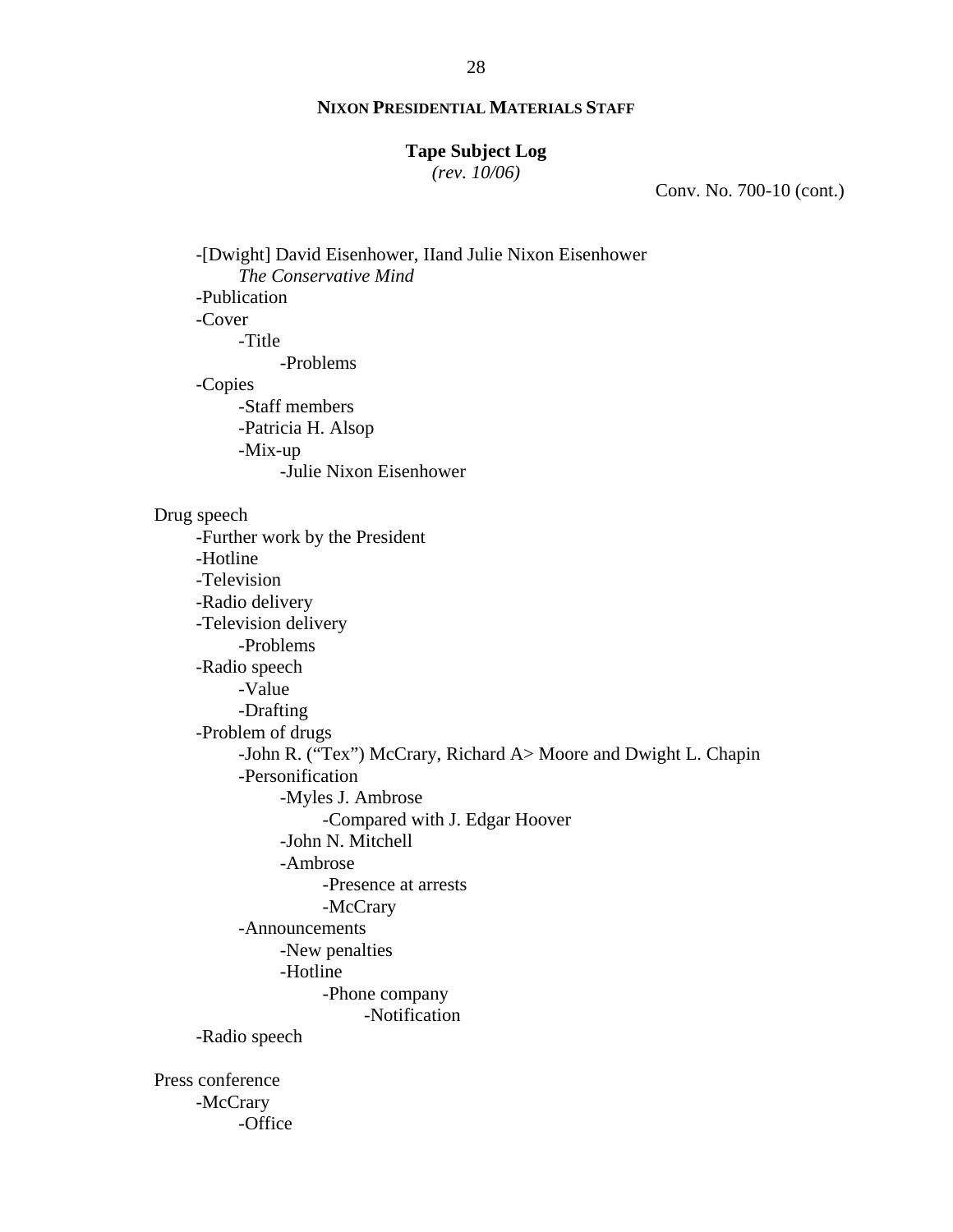#### **Tape Subject Log**

 $(rev. 10/06)$ 

Conv. No. 700-10 (cont.)

-Photograph pool -Need for more film -Television

-Problems -Timing -Meeting with editors

The President's schedule -Open weeks -Vietnam -Bombing -Weather breaks

**BEGIN WITHDRAWN ITEM NO. 1** [Personal returnable] [Duration: 3m 14s]

END WITHDRAWN ITEM NO. 1

Alexander P. Butterfield entered at 4:41 pm.

Ehrlichman -Meeting with the President

Butterfield left at 4:42 pm.

BEGIN WITHDRAWN ITEM NO. 2 [Personal returnable] [Duration: 3m 17s]

END WITHDRAWN ITEM NO. 2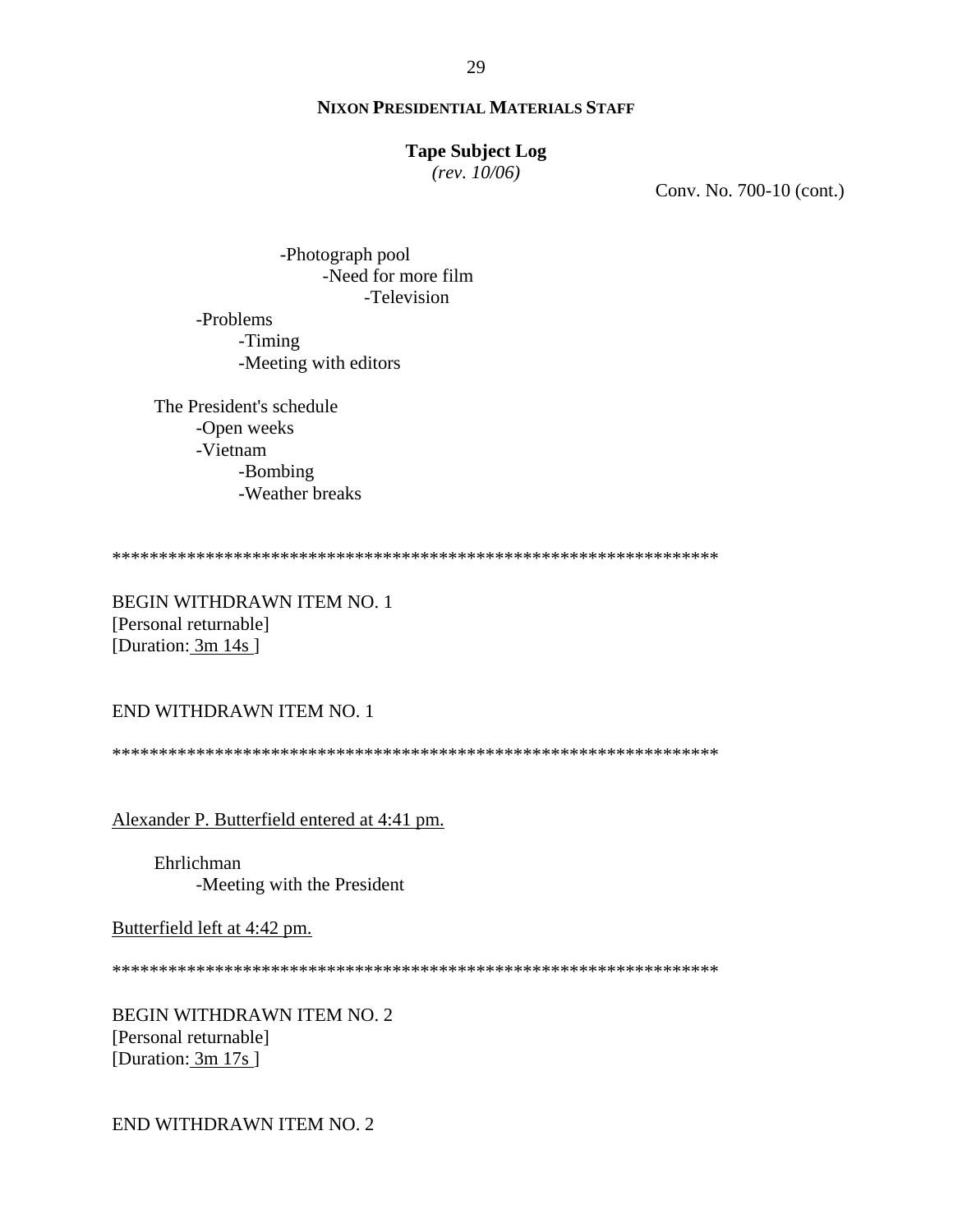# **Tape Subject Log**

 $(rev. 10/06)$ 

Conv. No. 700-10 (cont.)

Polls -ITT case -Impact -Dita D. Beard -Busing -Food prices -Negative impact

**Busing** -Ehrlichman

**BEGIN WITHDRAWN ITEM NO. 3** [Personal returnable] [Duration:  $11s$ ]

# END WITHDRAWN ITEM NO. 3

Media relations -Story on young men in administration -People's Republic of China [PRC] -Ronald L. Ziegler -Winston Lord

 $-Life$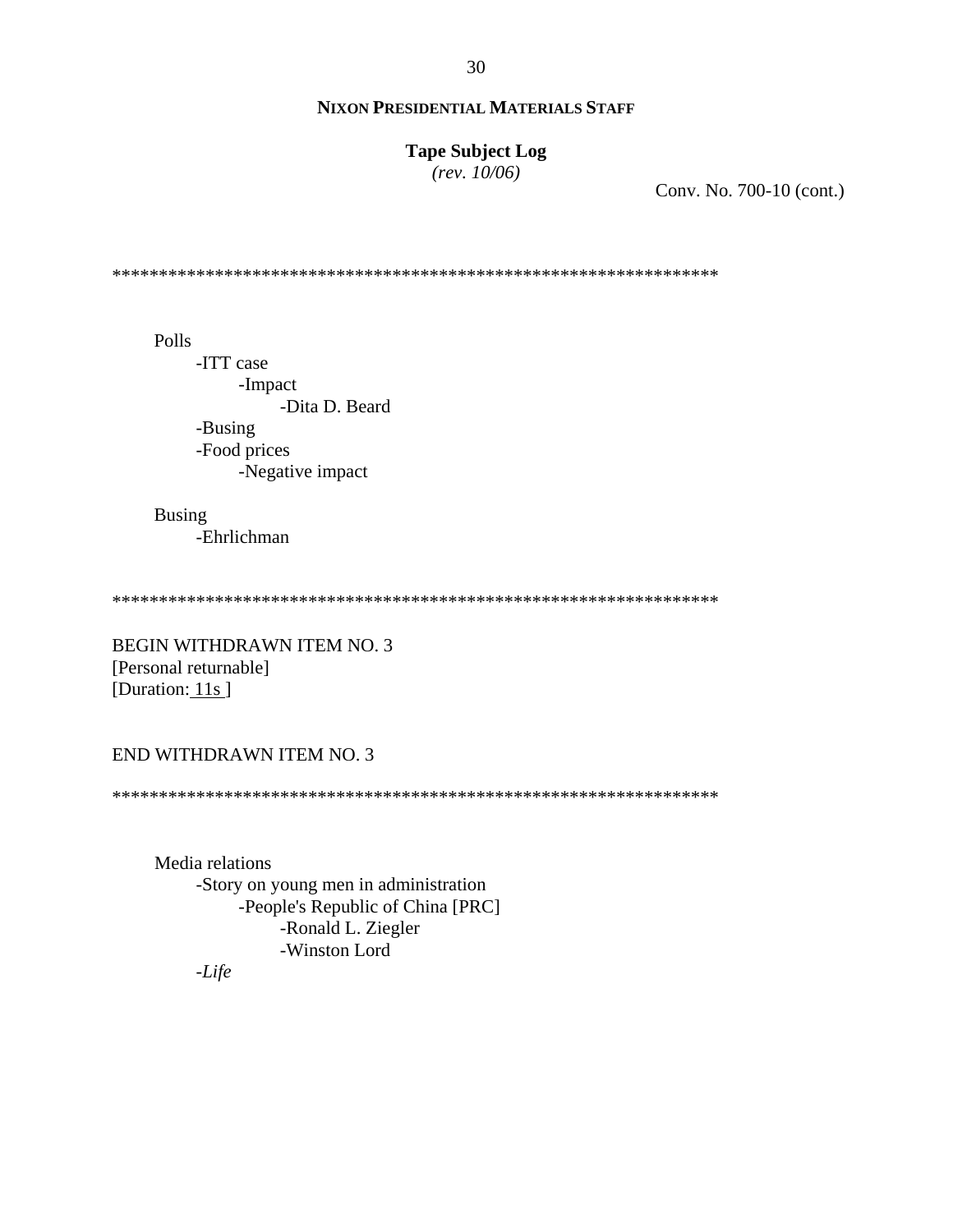# **Tape Subject Log**

*(rev. 10/06)*

Conv. No. 700-10 (cont.)

\*\*\*\*\*\*\*\*\*\*\*\*\*\*\*\*\*\*\*\*\*\*\*\*\*\*\*\*\*\*\*\*\*\*\*\*\*\*\*\*\*\*\*\*\*\*\*\*\*\*\*\*\*\*\*\*\*\*\*\*\*\*\*\*\*

BEGIN WITHDRAWN ITEM NO. 4 [Personal returnable] [Duration: 9s ]

#### END WITHDRAWN ITEM NO. 4

\*\*\*\*\*\*\*\*\*\*\*\*\*\*\*\*\*\*\*\*\*\*\*\*\*\*\*\*\*\*\*\*\*\*\*\*\*\*\*\*\*\*\*\*\*\*\*\*\*\*\*\*\*\*\*\*\*\*\*\*\*\*\*\*\*

John D. Ehrlichman entered at 4:52 pm.

**Greetings** 

Ehrlichman's schedule

#### Haldeman left at 4:53 pm.

Busing -Ehrlichman's role in issue -Charles W. Colson -Clark MacGregor -Meeting with southern congressmen -Edward L. Morgan -Administration's position -Publicity in Michigan -Fifty cities -Visits -Moratorium strategy -Work with Congress -Jacob K. Javits -Need to counteract -Votes in conference -Morgan -Impact in California

Manolo Sanchez entered at an unknown time after 4:53 pm.

Refreshment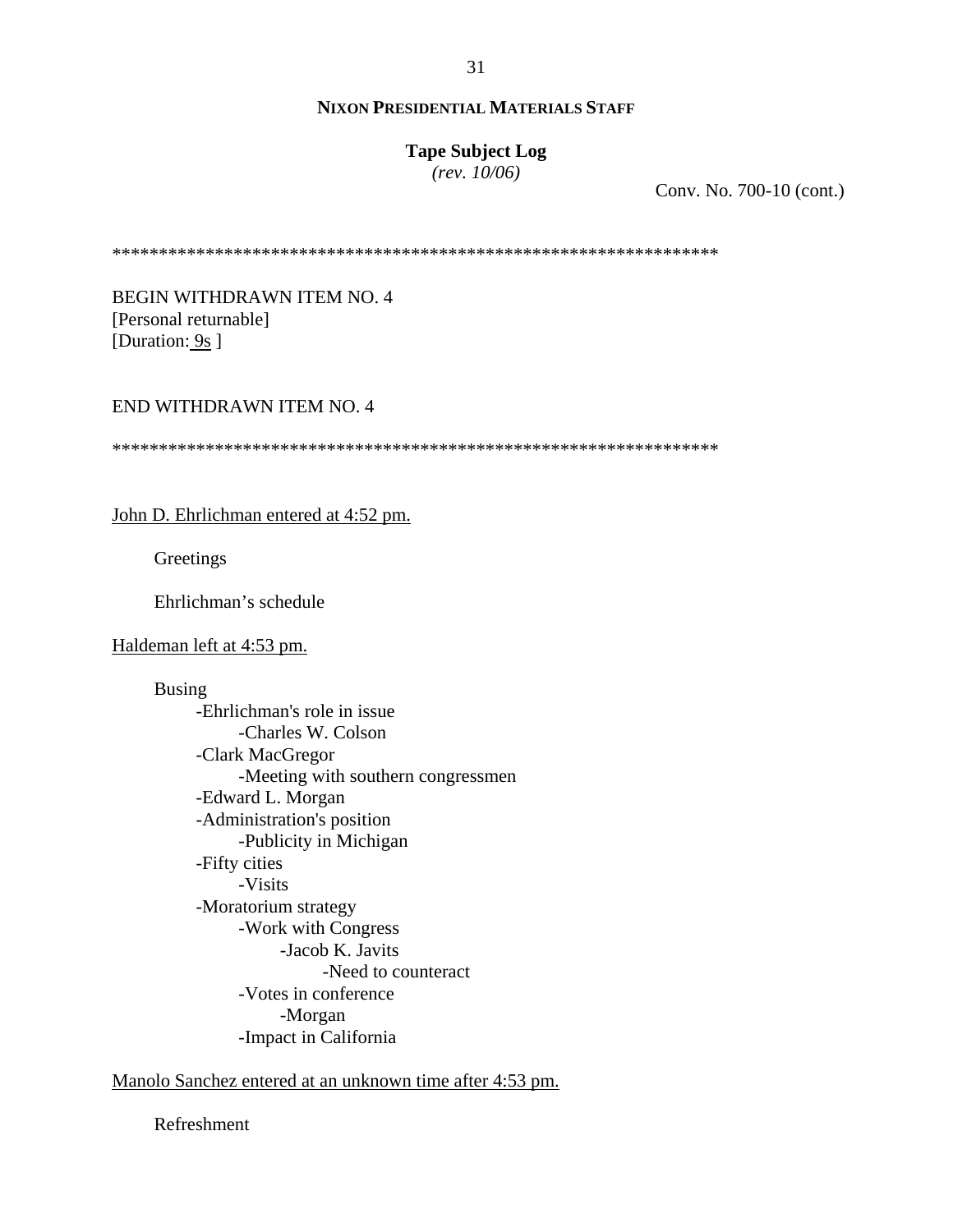### **Tape Subject Log**

 $(rev. 10/06)$ 

Conv. No. 700-10 (cont.)

The President left at an unknown time before 5:36 pm.

**Refreshments** 

Sanchez left at an unknown time before 5:36 pm.

[No conversation]

The President entered at an unknown time after 4:53 pm.

**Busing** -California -Administration's statement -Television -California -Ehrlichman's visits

Ehrlichman's visit to California -St. Helena

**BEGIN WITHDRAWN ITEM NO. 6** [Personal returnable] [Duration:  $27s$ ]

### END WITHDRAWN ITEM NO. 6

-Busing issue -Interest -Blacks -Support for the President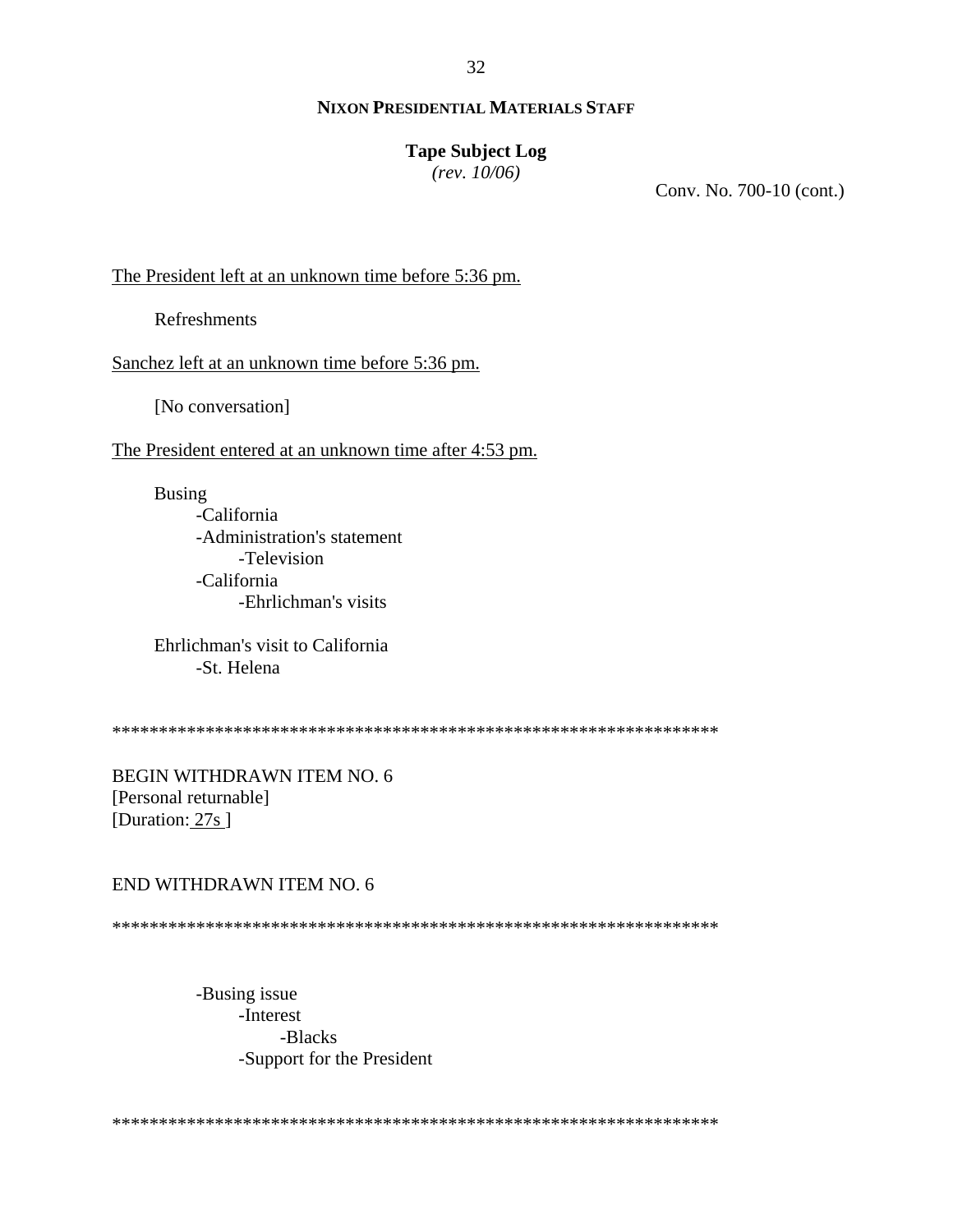#### **Tape Subject Log**

*(rev. 10/06)*

Conv. No. 700-10 (cont.)

# BEGIN WITHDRAWN ITEM NO. 7 [Personal returnable] [Duration: 2m 44s ]

# END WITHDRAWN ITEM NO. 7

\*\*\*\*\*\*\*\*\*\*\*\*\*\*\*\*\*\*\*\*\*\*\*\*\*\*\*\*\*\*\*\*\*\*\*\*\*\*\*\*\*\*\*\*\*\*\*\*\*\*\*\*\*\*\*\*\*\*\*\*\*\*\*\*\*

# Busing -Constitutional amendment -Racial division -Alienation of poor blacks -*Los Angeles Times* -Wine growers in Napa Valley -*Los Angeles Times* colloquy -Ehrlichman's meeting -Davis -[Unknown person] -Richard Burkholtz -Carl [?] [Surname unknown] -Tony Day -Burkholtz -Administration position -Opposition to court ordered busing -Distinction from voluntary busing -State of the Union speech -Democratic principles -David Eisenhower -Polls -Ehrlichman's talks with Haldeman -Questions on popular perceptions -Lyndon K. ("Mort") Allin -Media -Confusion of issues -Editorial writers -Publicity for administration's opposition -Busing -[First name unknown] Mitchell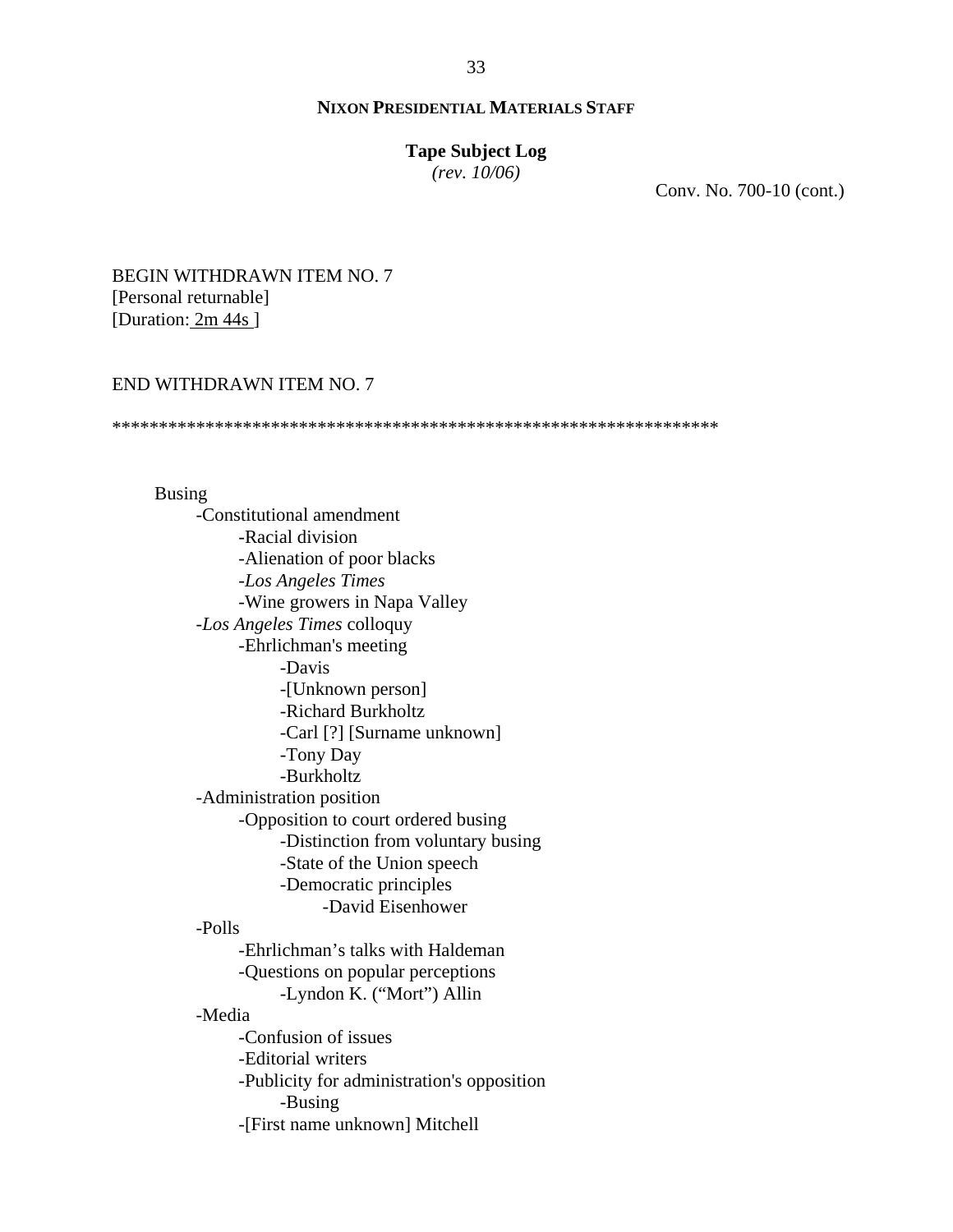### **Tape Subject Log**

*(rev. 10/06)*

Conv. No. 700-10 (cont.)

 -Marion W. Edelman -National Broadcasting Company [NBC] special -Edelman -Howard H. Baker, jr. -Abraham A. Ribicoff -Busing in north -Administration's opposition -Congress -Strom Thurmond -Samuel J. Ervin, Jr.

\*\*\*\*\*\*\*\*\*\*\*\*\*\*\*\*\*\*\*\*\*\*\*\*\*\*\*\*\*\*\*\*\*\*\*\*\*\*\*\*\*\*\*\*\*\*\*\*\*\*\*\*\*\*\*\*\*\*\*\*\*\*\*\*\*

BEGIN WITHDRAWN ITEM NO. 8 [Personal returnable] [Duration: 1m 26s ]

### END WITHDRAWN ITEM NO. 8

\*\*\*\*\*\*\*\*\*\*\*\*\*\*\*\*\*\*\*\*\*\*\*\*\*\*\*\*\*\*\*\*\*\*\*\*\*\*\*\*\*\*\*\*\*\*\*\*\*\*\*\*\*\*\*\*\*\*\*\*\*\*\*\*\*

Bay of Pigs files -Orders for Department of Defense -David Young -J. Fred Buzhardt, Jr. -Lucien E. Conein -White House involvement -Richard M. Helms -John A. McCone -Allan W. Dulles -Helms -Involvement in Bay of Pigs incident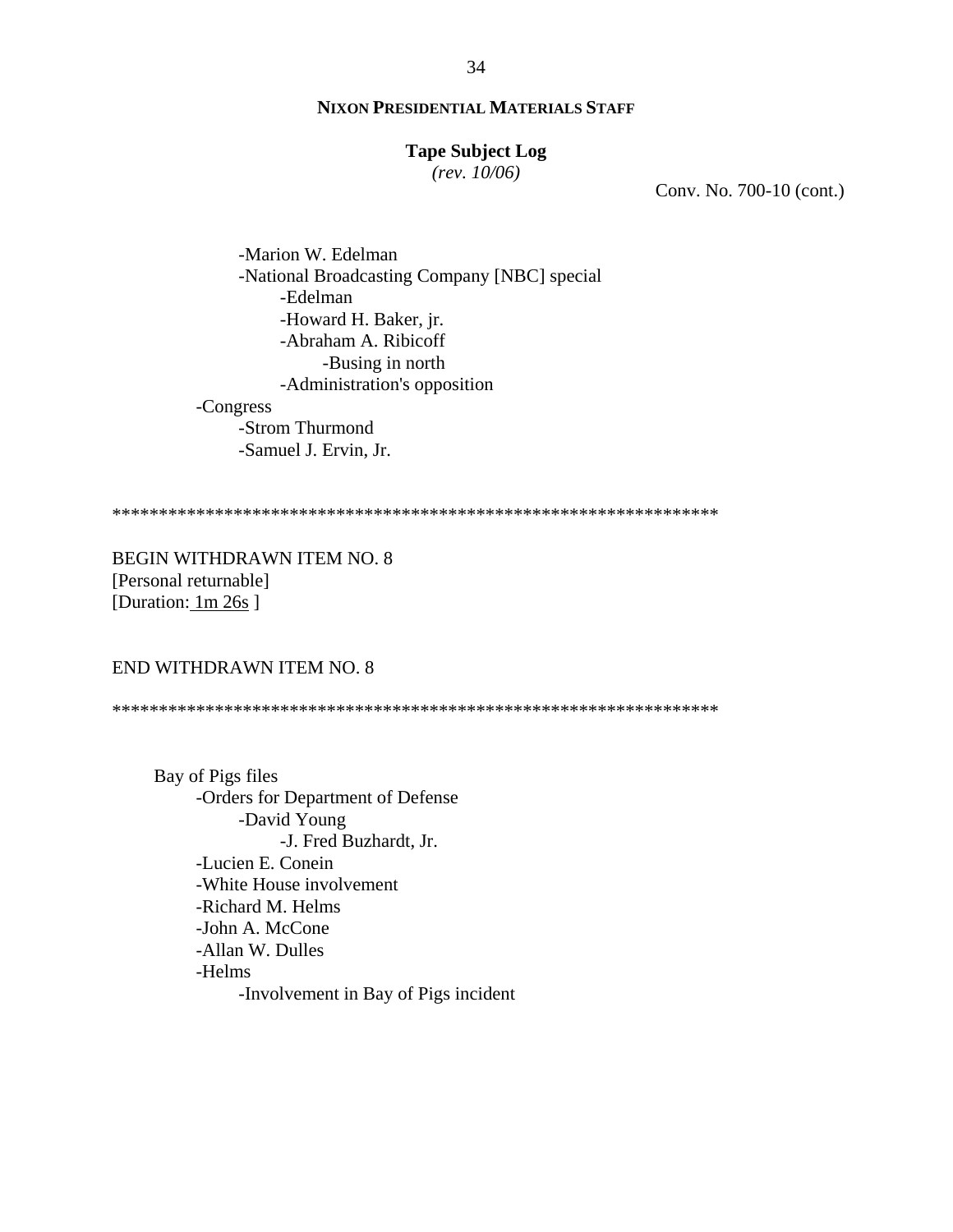### **Tape Subject Log**

*(rev. 10/06)*

Conv. No. 700-10 (cont.)

-J. William Fulbright hearings -Release of "Kennedy papers" -Fulbright's intentions -Vietnam -Files on assassinations -Television documentary -Kennedy allies -*Life* Victor L. Marchetti -Publication of story on CIA -Helms's concern -Reasons for concern -Harm to CIA -Law suit against Marchetti -Breach of contract -Criminal suit -Injunction Population Commission -Ehrlichman's meetings with John D. Rockefeller III -Nelson A. Rockefeller's calls to Ehrlichman -Proposals for the President -Treatment -Abortion -Compared with Marijuana commission -Administration's disagreement -The President's population message -Handling -Patrick J. Buchanan's view -Effect on Nelson Rockefeller -Abortion issue -Political opposition -Support -Control of blacks and Puerto Ricans -Vasectomies -White House approval -Statement on abortion -Consideration of other proposals -John Rockefeller

Pentagon Papers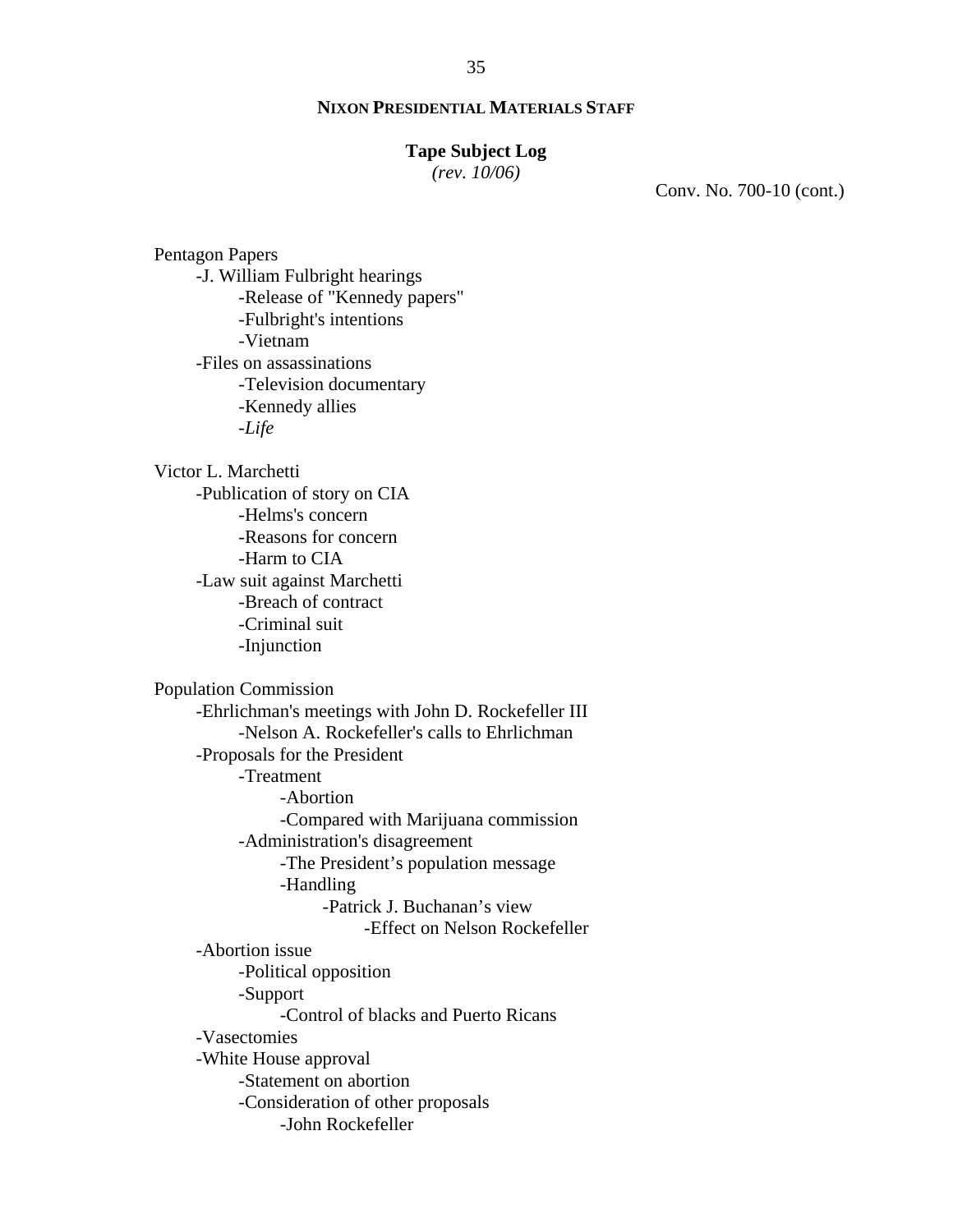#### **Tape Subject Log**

*(rev. 10/06)*

Conv. No. 700-10 (cont.)

 -Talk with Ehrlichman -Personal conscience -Support for population control -John Rockefeller -Social classes -Upper classes -Lower classes -Lack of control -San Francisco -Black population growth -Blacks -Low standard of living -Migration to cities -Administration's dealings with commission -William W. Scranton -Meeting with John Rockefeller -John Rockefeller's staff director -Length of meeting -Meeting with John Rockefeller -Call from Nelson Rockefeller -Vietnam Declassification of secret documents -John S. D. Eisenhower

-Executive Order -Timing -Review procedure -Disputes -Resolution -John Eisenhower appointment -John Eisenhower -Author of a book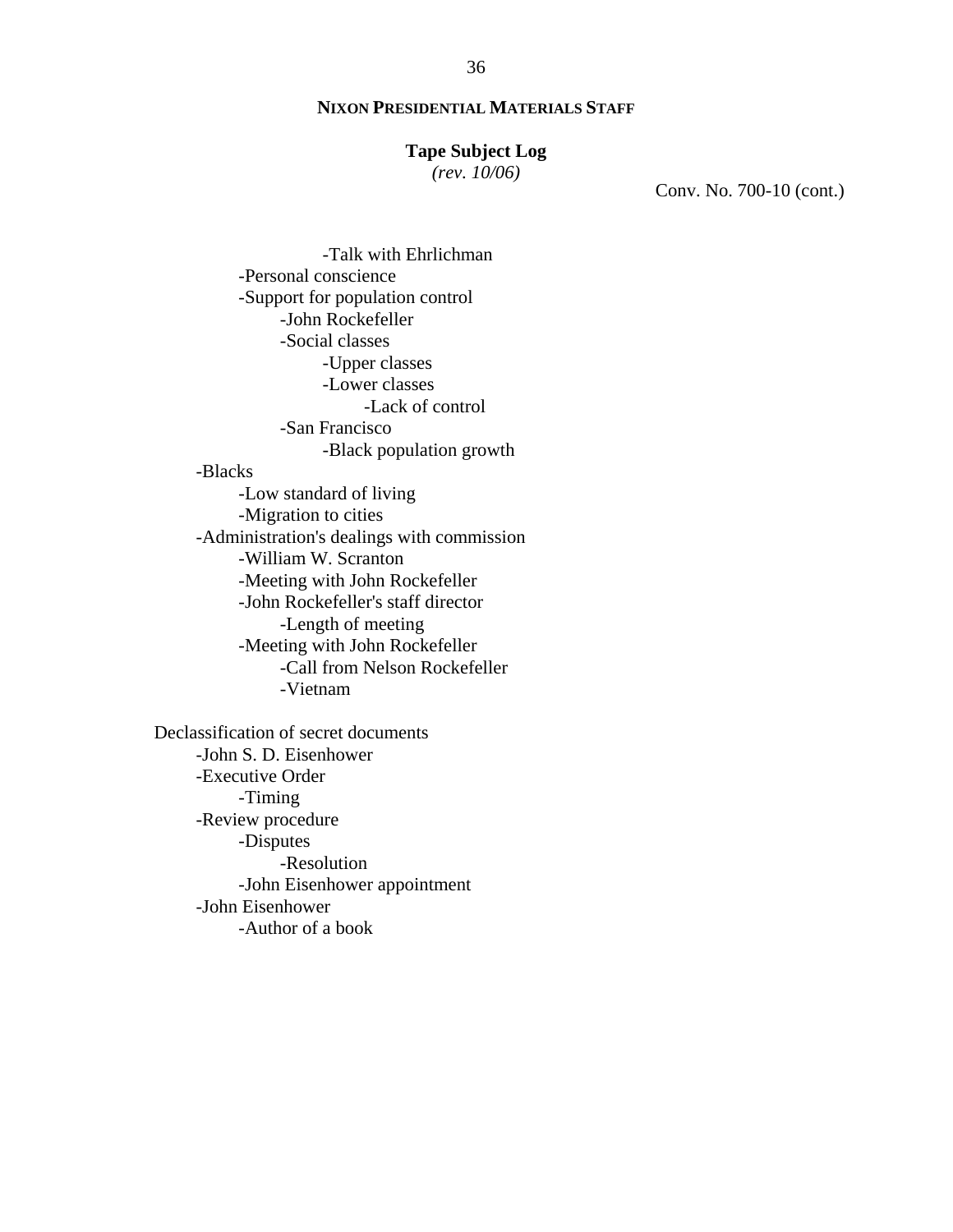# **Tape Subject Log**

*(rev. 10/06)*

Conv. No. 700-10 (cont.)

\*\*\*\*\*\*\*\*\*\*\*\*\*\*\*\*\*\*\*\*\*\*\*\*\*\*\*\*\*\*\*\*\*\*\*\*\*\*\*\*\*\*\*\*\*\*\*\*\*\*\*\*\*\*\*\*\*\*\*\*\*\*\*\*\*

BEGIN WITHDRAWN ITEM NO. 9 [Personal returnable] [Duration: 6s]

#### END WITHDRAWN ITEM NO. 9

\*\*\*\*\*\*\*\*\*\*\*\*\*\*\*\*\*\*\*\*\*\*\*\*\*\*\*\*\*\*\*\*\*\*\*\*\*\*\*\*\*\*\*\*\*\*\*\*\*\*\*\*\*\*\*\*\*\*\*\*\*\*\*\*\*

-Submission of name for position

US Postal Service [USPS] -Ehrlichman's meeting with Elmer T. ("Ted") Klassen -Rate raise -Klassen's opposition -Parcel post -Damage rate -Competition from United Parcel Service [UPS] -Reform -Cuts in work force -Low productivity -Overstaffing -Personnel -Turn-over -Cuts in work force -Problems -Election year -Freeze on hiring -Congressional hearings -Firings -Rate increase compared to overstaffing -Conflicts -Hiring of youths -Vice President Spiro T. Agnew -Costs -Youth -Defense Department -Alternative jobs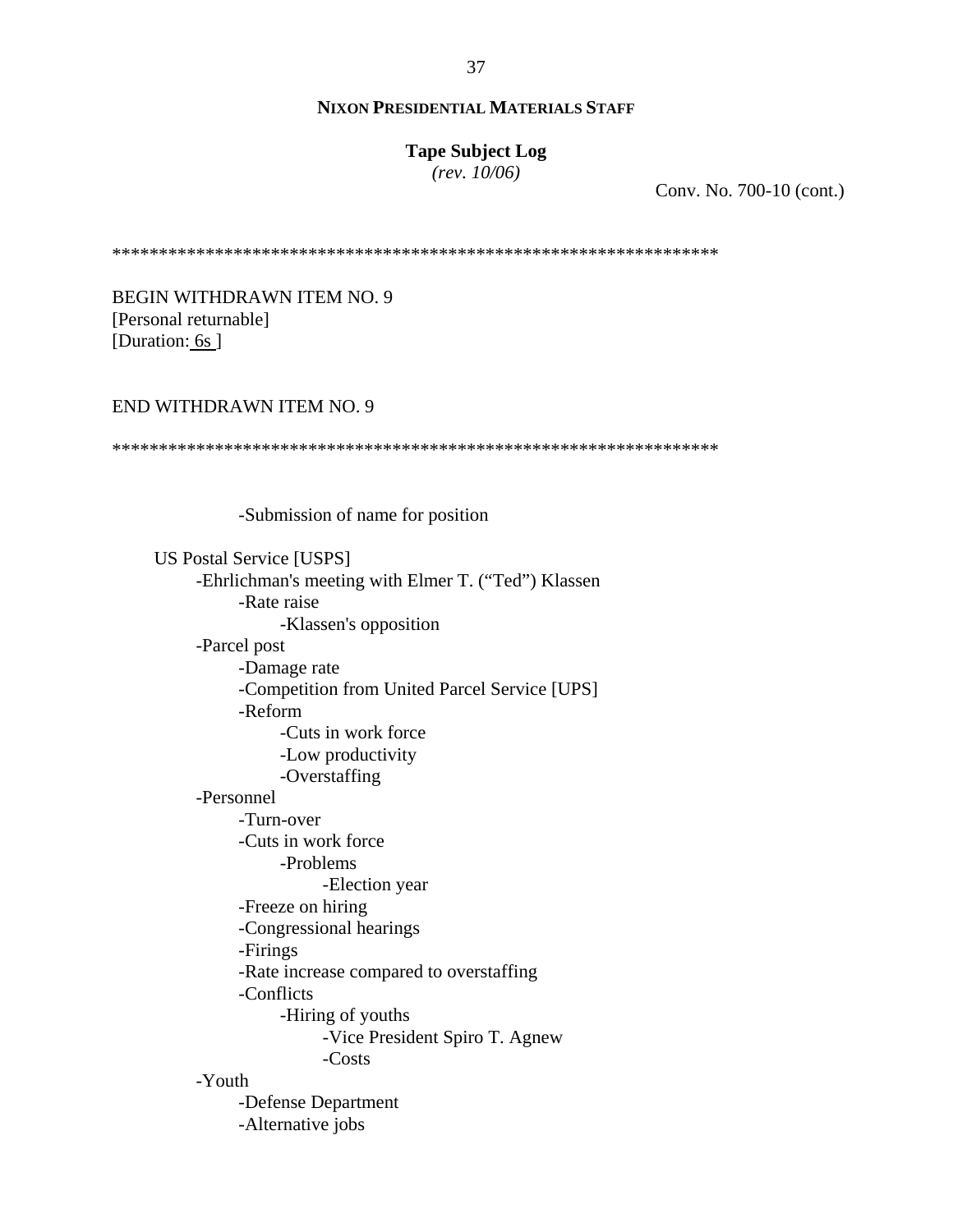# **Tape Subject Log**

*(rev. 10/06)*

Conv. No. 700-10 (cont.)

 -Civil Service Commission, Agnew and Office of Management and Budget [OMB]

-Freeze

 -Jennings Randolph -Complaints -Firings -Top people

#### ITT case

-George S. McGovern -Staff -Frank F. Mankiewicz -Links with Edward M. Kennedy -Comments on corporation taxes -Inaccuracies -San Diego incident -Press criticism -Colson -Lyndon B. Johnson -John F. Kennedy -Falsehood of statement -Question on panel *Issues and Answers* -Payment of taxes -Annual report -Security and Exchange Commission [SEC] files -Public record -Hubert H. Humphrey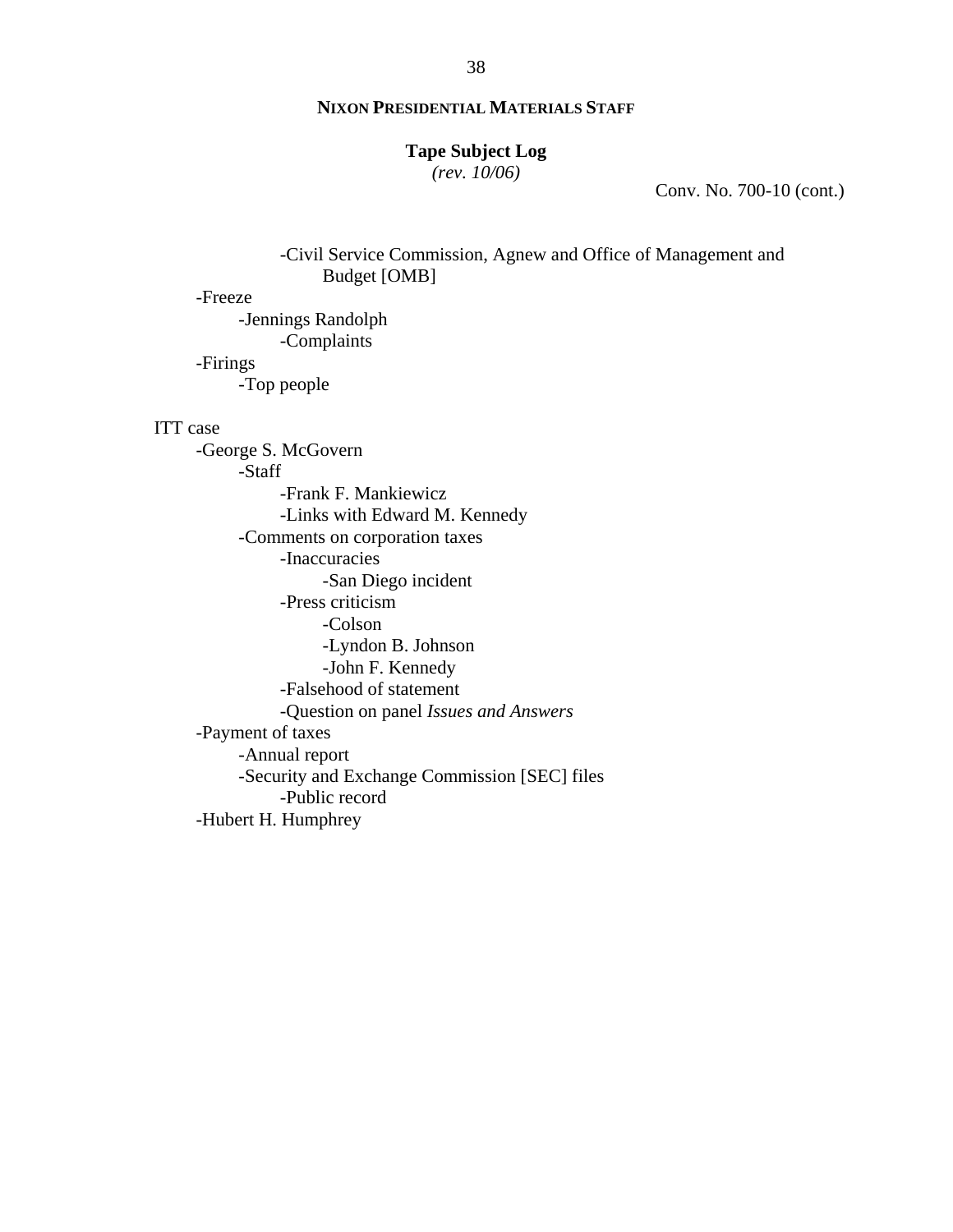# **Tape Subject Log**

*(rev. 10/06)*

Conv. No. 700-10 (cont.)

\*\*\*\*\*\*\*\*\*\*\*\*\*\*\*\*\*\*\*\*\*\*\*\*\*\*\*\*\*\*\*\*\*\*\*\*\*\*\*\*\*\*\*\*\*\*\*\*\*\*\*\*\*\*\*\*\*\*\*\*\*\*\*\*\*

BEGIN WITHDRAWN ITEM NO. 10 [Personal returnable] [Duration: 1m 21s]

### STEPHEN B. BULL ENTERED AT AN UNKNOWN TIME AFTER 4:52 PM.

# BULL LEFT AT AN UNKNOWN TIME BEFORE 5:36 PM.

### END WITHDRAWN ITEM NO. 10

\*\*\*\*\*\*\*\*\*\*\*\*\*\*\*\*\*\*\*\*\*\*\*\*\*\*\*\*\*\*\*\*\*\*\*\*\*\*\*\*\*\*\*\*\*\*\*\*\*\*\*\*\*\*\*\*\*\*\*\*\*\*\*\*\*

ITT Case -Beard's charges -Vance Hartke -Use of airplane -The President's experience -Robert C. ("Bob") Wilson -Use of ITT support -Ties with ITT -Antitrust suit -Richard W. McLaren -Harold S. Geneen -Peter M. Flanigan -Agnew -Wilson [?] -John B. Connally -Peter G. Peterson -Pressures to drop suit -Flanigan -Geneen -Acquaintance with the President -Meeting with Ehrlichman and Colson -Memorandum to Ehrlichman -Acquaintance with the President -Memorandum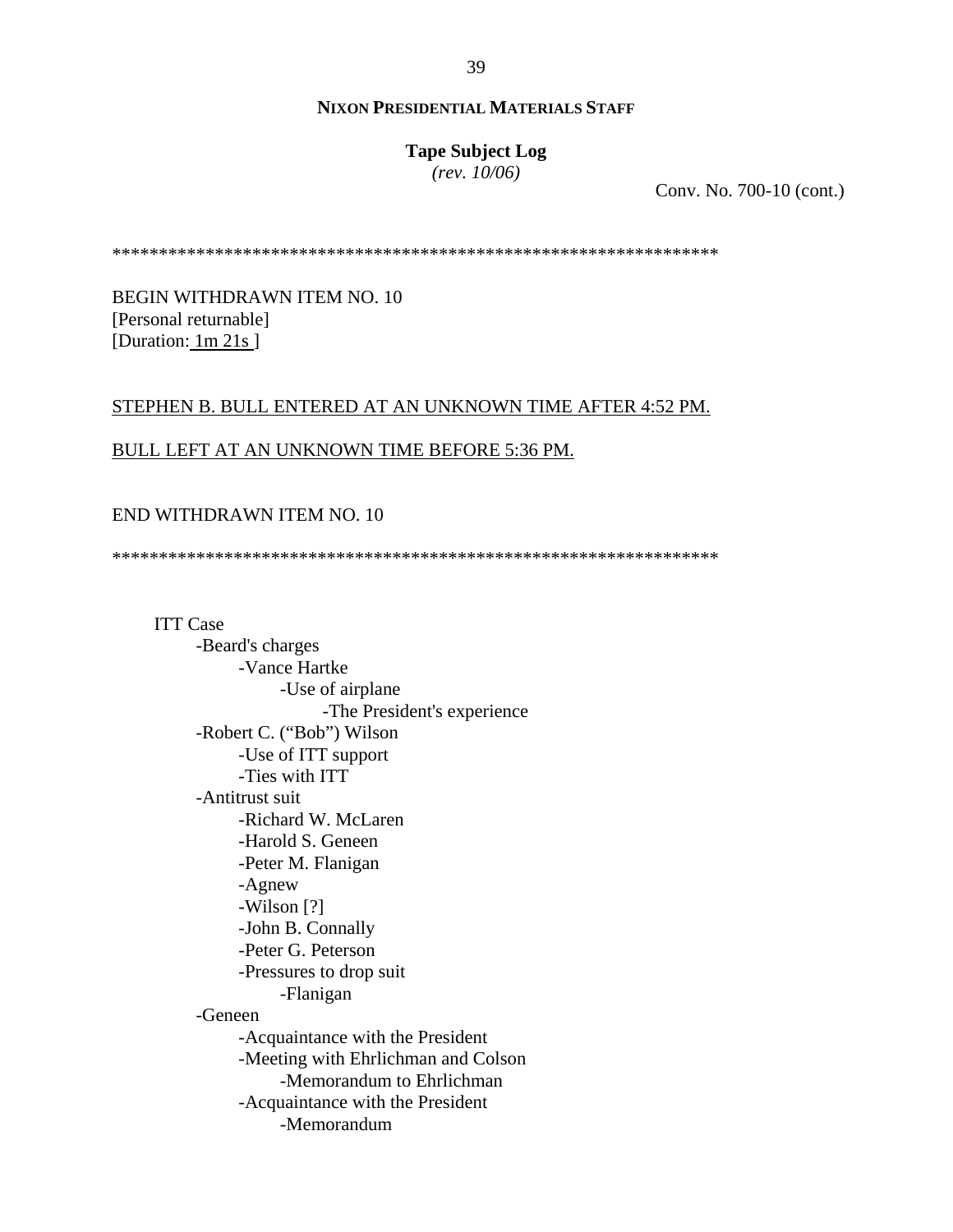#### **Tape Subject Log**

*(rev. 10/06)*

Conv. No. 700-10 (cont.)

 -Alexander P. Butterfield -Staff secretary -Haldeman -Dealings with Flanigan -Memorandum to Ehrlichman -Antitrust suit -John N. Mitchell -Importance of case -Richard G. Kleindienst -Problems -Contributions -Flanigan's knowledge -Discussion -Antitrust suit -Geneen's comments -Memorandum to Ehrlichman -Mitchell and Kleindienst -Meeting with Geneen -Letter to [Forename unknown] O'Brien -Denial

White House staff -Ehrlichman's schedule -Necessity to relax -Ehrlichman, Colson, Haldeman and Kissinger -Use of Camp David -Facilities -President's trip to the Soviet Union

Ehrlichman left at 5:36 pm.

Conversation No. 700-12

Date: April 3, 1972 Time: 5:36 pm - 5:48 pm Location: Oval Office

The President met with H. R. ("Bob") Haldeman.

The President's schedule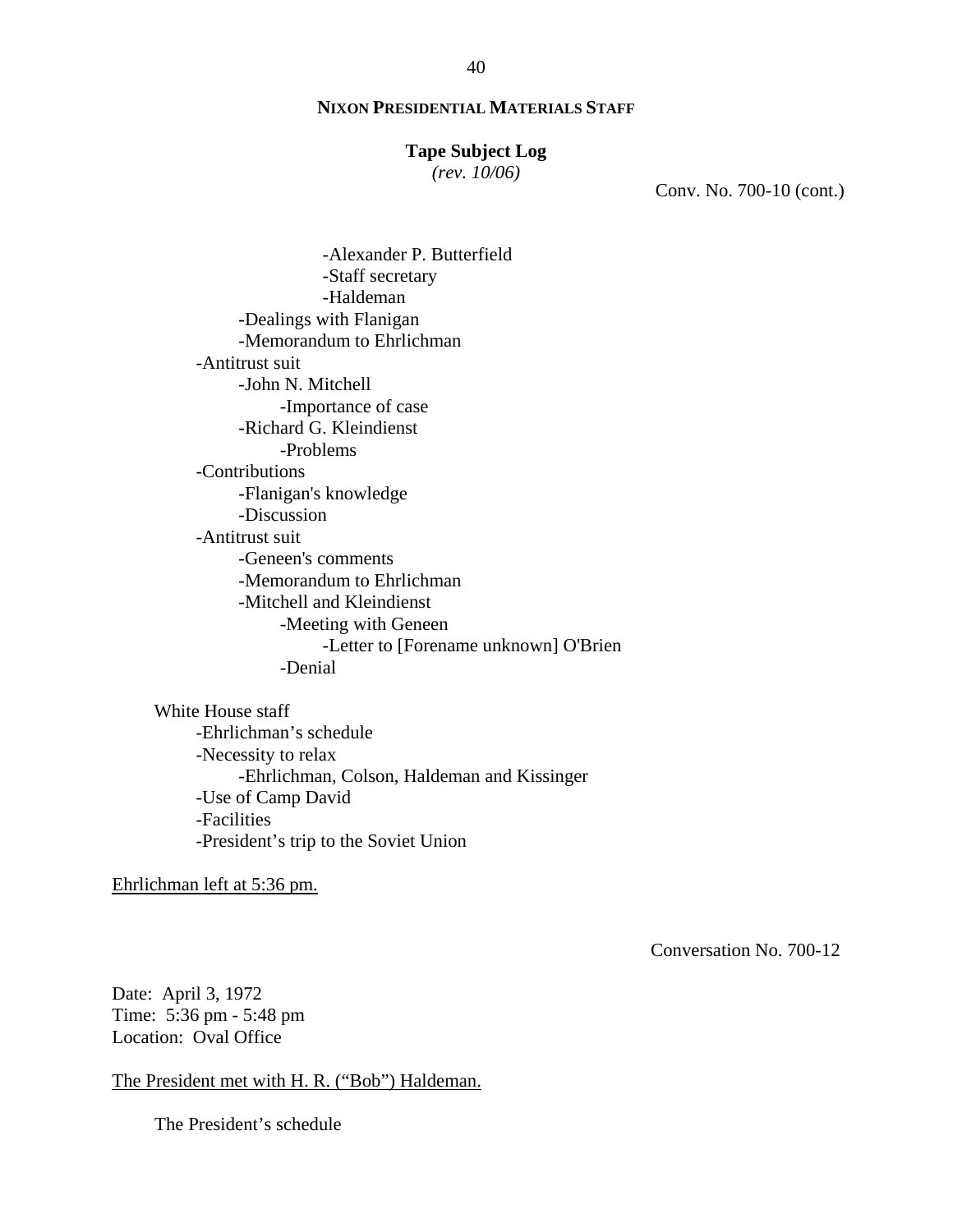**Tape Subject Log**

*(rev. 10/06)*

Conv. No. 700-12 (cont.)

\*\*\*\*\*\*\*\*\*\*\*\*\*\*\*\*\*\*\*\*\*\*\*\*\*\*\*\*\*\*\*\*\*\*\*\*\*\*\*\*\*\*\*\*\*\*\*\*\*\*\*\*\*\*\*\*\*\*\*\*\*\*\*\*\*

BEGIN WITHDRAWN ITEM NO. 1 [Personal returnable] [Duration: 4m 15s]

## END WITHDRAWN ITEM NO. 1

\*\*\*\*\*\*\*\*\*\*\*\*\*\*\*\*\*\*\*\*\*\*\*\*\*\*\*\*\*\*\*\*\*\*\*\*\*\*\*\*\*\*\*\*\*\*\*\*\*\*\*\*\*\*\*\*\*\*\*\*\*\*\*\*\*

The President's schedule -Florida trip -Henry A. Kissinger's presence -Gridiron Dinner -Decision -Timing -Departure -Arrangements -Trip to Philadelphia -Kissinger -Discussion of war -Public reaction -Busing statement -Vietnam War issue -US involvement -Cambodia -Laos -Helicopters -Air power -Weather -California trip -Date -Press coverage -Democratic presidential candidate -Duration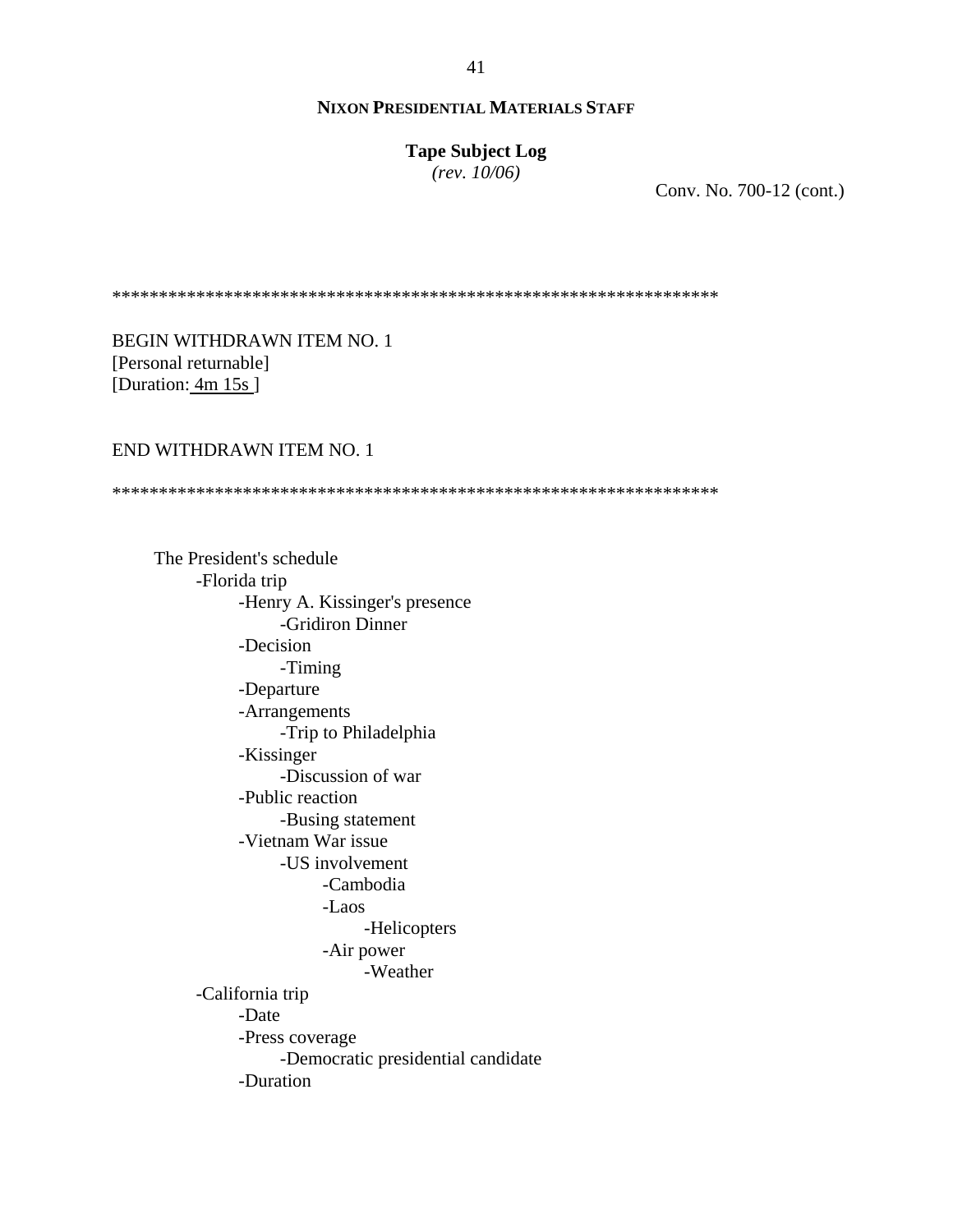### **Tape Subject Log**

*(rev. 10/06)*

Conv. No. 700-12 (cont.)

\*\*\*\*\*\*\*\*\*\*\*\*\*\*\*\*\*\*\*\*\*\*\*\*\*\*\*\*\*\*\*\*\*\*\*\*\*\*\*\*\*\*\*\*\*\*\*\*\*\*\*\*\*\*\*\*\*\*\*\*\*\*\*\*\*

BEGIN WITHDRAWN ITEM NO. 3 [Personal returnable] [Duration: 55s]

#### END WITHDRAWN ITEM NO. 3

\*\*\*\*\*\*\*\*\*\*\*\*\*\*\*\*\*\*\*\*\*\*\*\*\*\*\*\*\*\*\*\*\*\*\*\*\*\*\*\*\*\*\*\*\*\*\*\*\*\*\*\*\*\*\*\*\*\*\*\*\*\*\*\*\*

-Camp David -Ronald L. Ziegler -Kissinger's presence -Daily reports -Gridiron Dinner -Alexander M. Haig, Jr. -Work

Instruction for Haldeman -Request for Kissinger's call -Kissinger's meeting with Anatoliy F. Dobrynin

Haldeman left at 5:48 pm.

Conversation No. 700-13

Date: April 3, 1972 Time: Unknown between 5:49 pm and 11:59 pm Location: Oval Office

Unknown persons and Stephen B. Bull met.

\*\*\*\*\*\*\*\*\*\*\*\*\*\*\*\*\*\*\*\*\*\*\*\*\*\*\*\*\*\*\*\*\*\*\*\*\*\*\*\*\*\*\*\*\*\*\*\*\*\*\*\*\*\*\*\*\*\*\*\*\*\*\*\*\*

BEGIN WITHDRAWN ITEM NO. 1